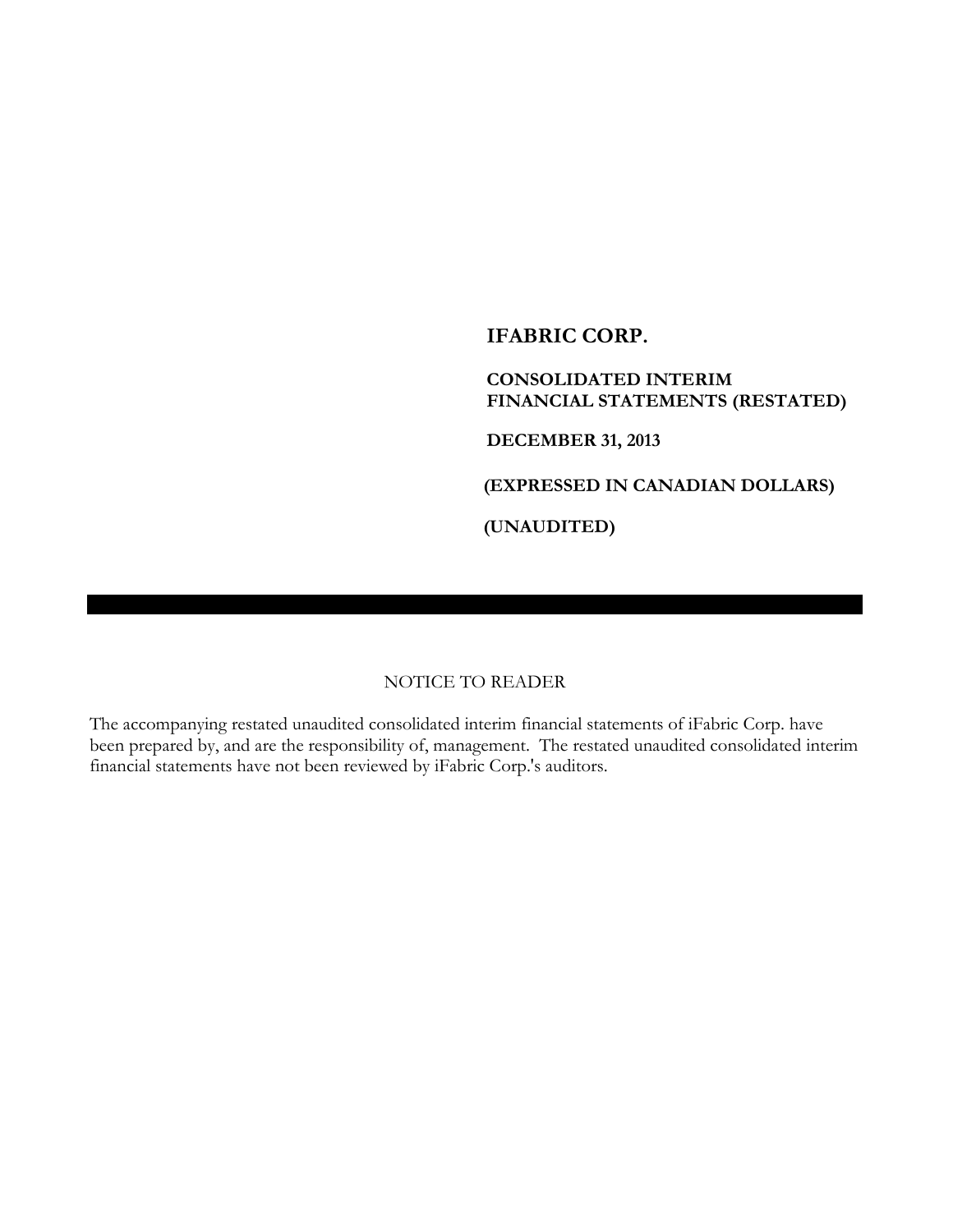# **IFABRIC CORP. CONSOLIDATED INTERIM STATEMENTS OF FINANCIAL POSITION (RESTATED) AS AT DECEMBER 31 AND SEPTEMBER 30, 2013**

**(Unaudited, Expressed in CDN Dollars)**

|                                              | December 31,<br>2013<br><b>Restated (Note</b><br>2) | September 30,<br>2013 |
|----------------------------------------------|-----------------------------------------------------|-----------------------|
| <b>ASSETS</b>                                |                                                     |                       |
| <b>CURRENT</b>                               |                                                     |                       |
| Cash and cash equivalents (note 5)           | \$<br>966,734                                       | \$<br>457,131         |
| Accounts receivable (note 6)                 | 1,686,194                                           | 1,087,357             |
| Inventory (note 7)                           | 3,686,836                                           | 3,519,590             |
| Prepaid expenses and deposits (note 8)       | 141,768                                             | 175,441               |
| Foreign exchange forward contracts (note 9)  | 33,291                                              | 54,870                |
| Investment tax credits recoverable (note 10) |                                                     | 12,826                |
|                                              | 6,514,823                                           | 5,307,215             |
| <b>NON-CURRENT</b>                           |                                                     |                       |
| Property, plant and equipment (note 11)      | 2,556,359                                           | 2,551,288             |
| Deferred development costs (note 12)         | 867,937                                             | 904,036               |
| Deferred income taxes (note 13)              | 342,442                                             | 337,122               |
| Goodwill                                     | 55,050                                              | 55,050                |
|                                              | 3,821,788                                           | 3,847,496             |
|                                              | \$<br>10,336,611                                    | \$<br>9,154,711       |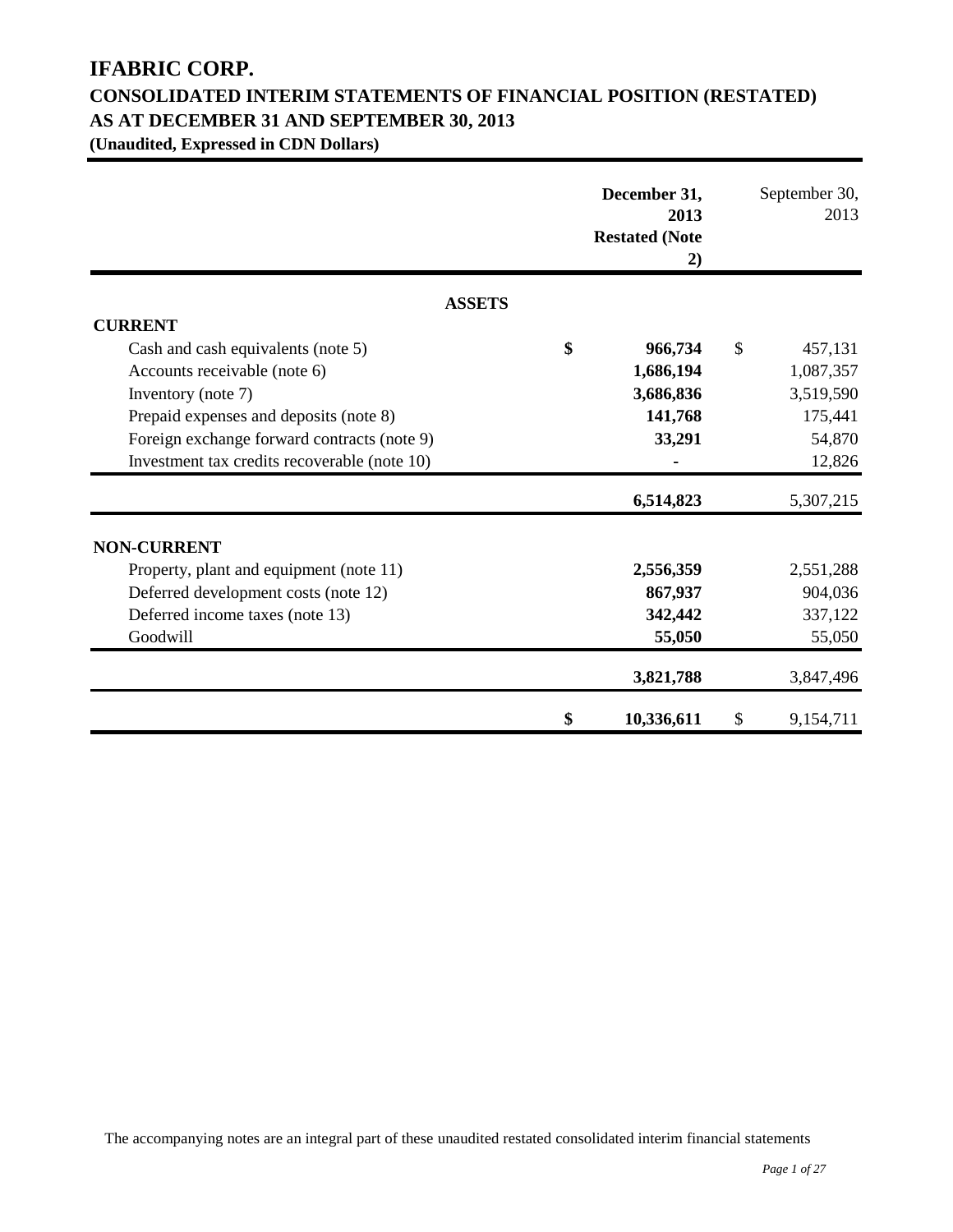# **IFABRIC CORP. CONSOLIDATED INTERIM STATEMENTS OF FINANCIAL POSITION (RESTATED) AS AT DECEMBER 31 AND SEPTEMBER 30, 2013**

**(Unaudited, Expressed in CDN Dollars)**

|                                                    | December 31,<br>2013<br><b>Restated (Note</b><br>2) |               | September 30,<br>2013 |
|----------------------------------------------------|-----------------------------------------------------|---------------|-----------------------|
| <b>LIABILITIES</b>                                 |                                                     |               |                       |
| <b>CURRENT</b>                                     |                                                     |               |                       |
| Bank indebtedness (note 5)                         | \$<br>32,494                                        | $\mathcal{S}$ | 407,601               |
| Accounts payable and accrued liabilities (note 14) | 892,739                                             |               | 1,127,648             |
| Income taxes payable                               | 349,620                                             |               | 236,657               |
| Current portion of loans payable (note 16)         | 120,000                                             |               | 133,893               |
|                                                    | 1,394,853                                           |               | 1,905,799             |
| <b>NON-CURRENT</b>                                 |                                                     |               |                       |
| Due to related parties (note 15)                   | 1,016,298                                           |               | 984,741               |
| Loans payable (note 16)                            | 1,070,000                                           |               | 1,100,000             |
|                                                    | 2,086,298                                           |               | 2,084,741             |
|                                                    | 3,481,151                                           |               | 3,990,540             |
| <b>COMMITMENTS</b> (note 20)                       |                                                     |               |                       |
| <b>SHAREHOLDERS' EQUITY</b>                        |                                                     |               |                       |
| <b>CAPITAL STOCK (note 17)</b>                     | 2,704,414                                           |               | 1,978,987             |
| <b>WARRANTS</b> (note 17)                          | 704,861                                             |               |                       |
| <b>OPTIONS</b> (note 17)                           | 484,085                                             |               | 436,414               |
| NON-CONTROLLING INTEREST                           | 14,449                                              |               | 13,276                |
| <b>RETAINED EARNINGS</b>                           | 2,947,651                                           |               | 2,735,494             |
|                                                    | 6,855,460                                           |               | 5,164,171             |
|                                                    | \$<br>10,336,611                                    | \$            | 9,154,711             |

*'Hylton Karon'* DIRECTOR

*'Hilton Price'* DIRECTOR

Originally approved on behalf of the board on February 27, 2014 and approved for restatement on January 27, 2015.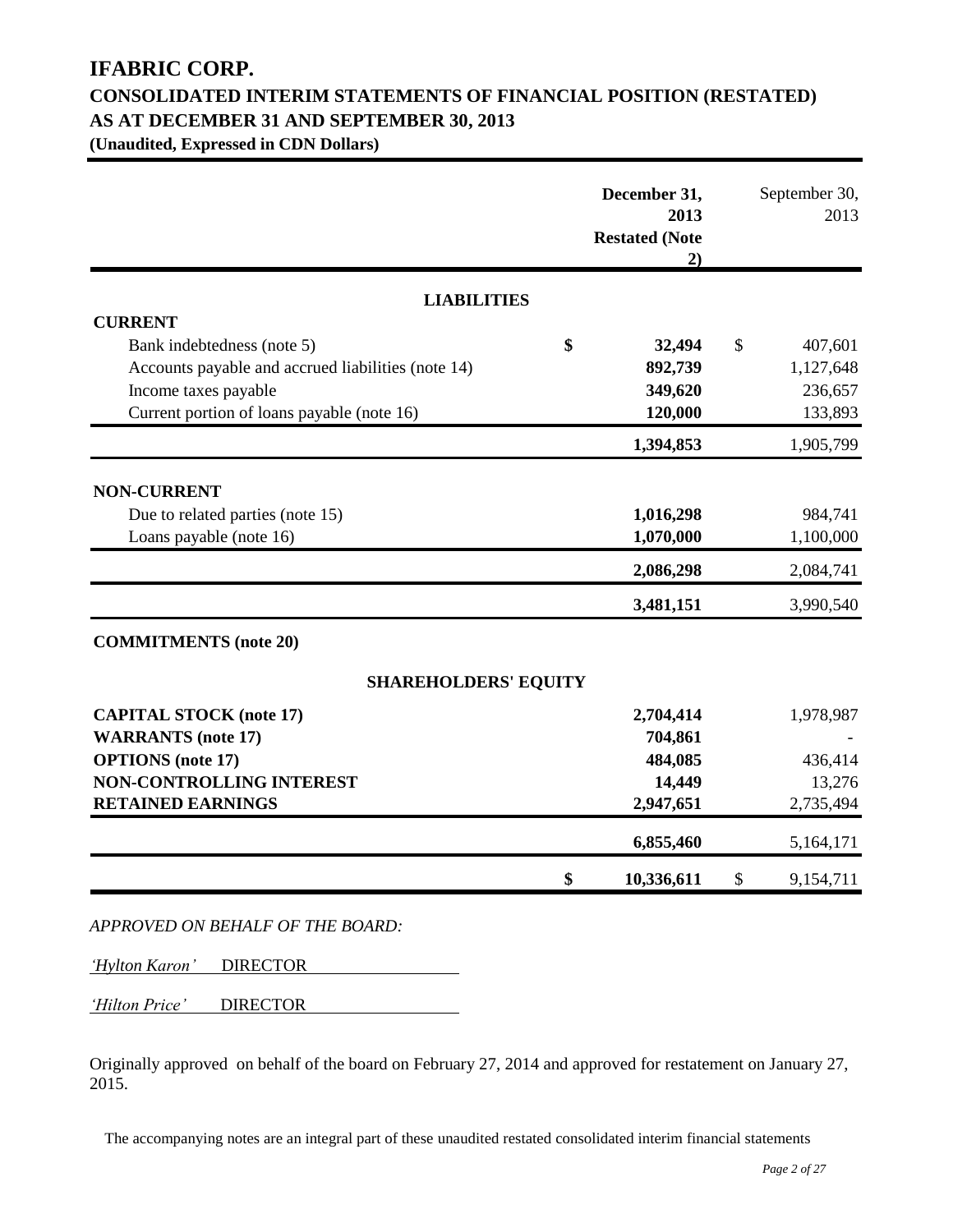# **IFABRIC CORP. CONSOLIDATED INTERIM STATEMENTS OF EARNINGS AND COMPREHENSIVE EARNINGS (RESTATED) FOR THE THREE MONTH PERIODS ENDED DECEMBER 31, 2013 AND 2012 (Unaudited, Expressed in CDN Dollars)**

|                                                                       | 2013<br><b>Restated</b><br>(Note 2) |                           | 2012      |
|-----------------------------------------------------------------------|-------------------------------------|---------------------------|-----------|
| <b>REVENUE</b>                                                        | \$<br>3,005,785                     | \$                        | 1,241,673 |
| <b>COST OF SALES</b>                                                  | 1,433,373                           |                           | 533,503   |
| <b>GROSS PROFIT</b>                                                   | 1,572,412                           |                           | 708,170   |
| <b>EXPENSES</b>                                                       |                                     |                           |           |
| General and administrative costs (note 21)                            | 571,138                             |                           | 433,450   |
| Selling and design costs                                              | 622,421                             |                           | 295,213   |
| Interest on operating line                                            | 4,838                               |                           |           |
| Interest on long-term debt                                            | 12,962                              |                           | 14,208    |
| Amortization of property, plant and equipment                         | 10,930                              |                           | 12,245    |
| Amortization of deferred development costs                            | 36,100                              |                           |           |
|                                                                       | 1,258,389                           |                           | 755,116   |
| <b>EARNINGS (LOSS) FROM OPERATIONS</b>                                | 314,023                             |                           | (46, 946) |
| <b>OTHER EXPENSES (INCOME)</b>                                        |                                     |                           |           |
| Share based compensation (note 17)                                    | 47,671                              |                           |           |
| Gain on foreign exchange                                              | (70, 506)                           |                           | (22,071)  |
| Unrealized loss (gain) on foreign exchange forward contracts (note 9) | 21,579                              |                           | (61, 582) |
| Sundry income                                                         | (5,693)                             |                           |           |
|                                                                       | (6,949)                             |                           | (83, 653) |
| <b>EARNINGS BEFORE INCOME TAXES</b>                                   | 320,972                             |                           | 36,707    |
| <b>PROVISION FOR (RECOVERY OF) INCOME TAXES (note 19)</b>             |                                     |                           |           |
| Current                                                               | 112,962                             |                           | 67,643    |
| Deferred                                                              | (5,320)                             |                           | (43, 347) |
|                                                                       | 107,642                             |                           | 24,296    |
| <b>NET EARNINGS</b>                                                   | 213,330                             |                           | 12,411    |
| OTHER COMPREHENSIVE EARNINGS                                          |                                     |                           |           |
| <b>TOTAL COMPREHENSIVE EARNINGS</b>                                   | \$<br>213,330                       | \$                        | 12,411    |
| <b>EARNINGS PER SHARE (note 18)</b>                                   |                                     |                           |           |
| <b>Basic</b>                                                          | \$<br>0.008                         | $\boldsymbol{\mathsf{S}}$ | 0.001     |
| Diluted                                                               | 0.008                               |                           | 0.001     |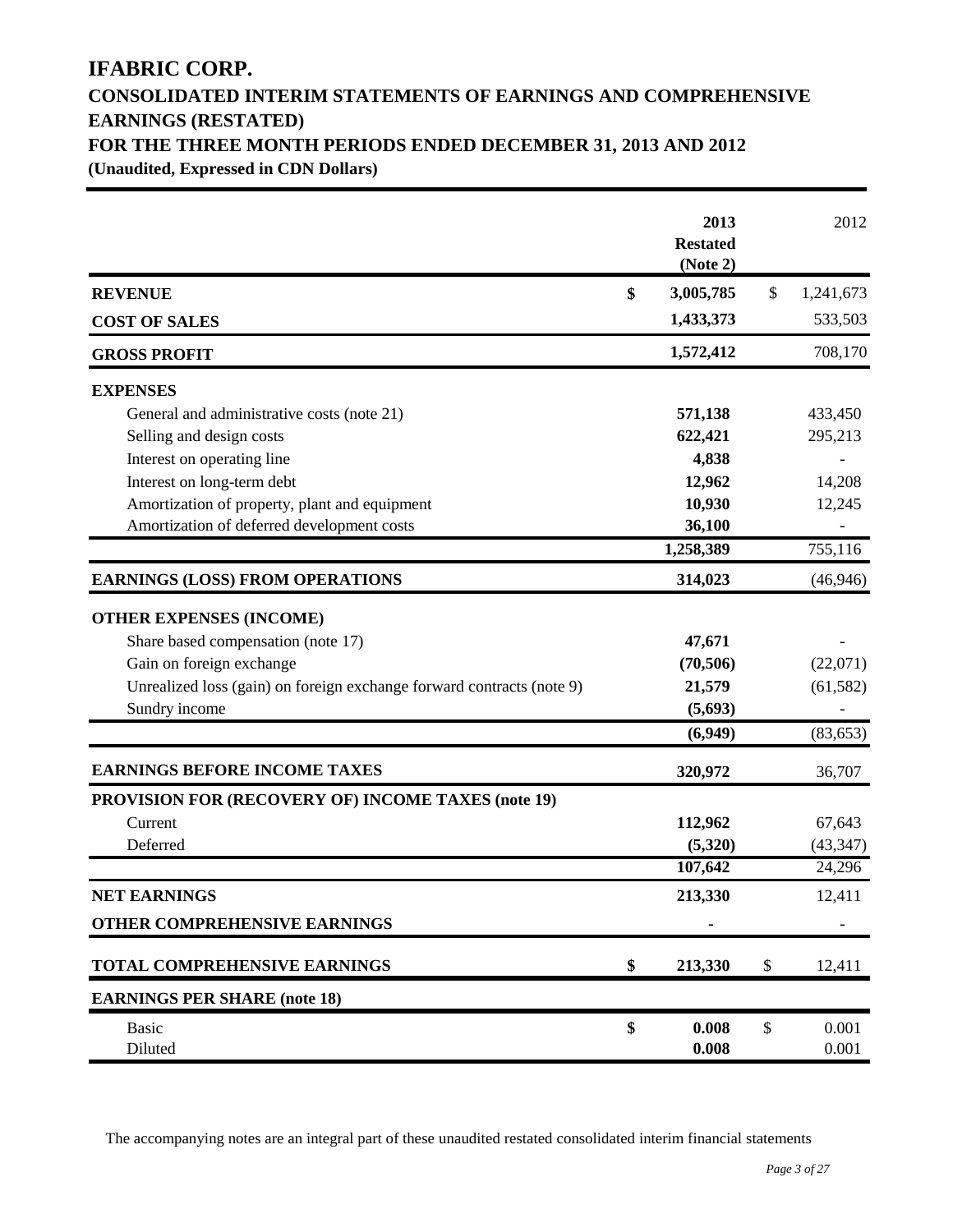# **IFABRIC CORP. CONSOLIDATED INTERIM STATEMENTS OF CHANGES IN SHAREHOLDERS' EQUITY (RESTATED) FOR THE THREE MONTH PERIODS ENDED DECEMBER 31, 2013 AND 2012**

**(Unaudited, Expressed in CDN Dollars)** 

|                                                                                           | Capital stock            |     | Warrants                 | Options                  |    | Retained<br>earnings | Accumulated<br>other<br>comprehensive<br>earnings |     | Non-<br>controlling<br>interest | <b>Total</b> |
|-------------------------------------------------------------------------------------------|--------------------------|-----|--------------------------|--------------------------|----|----------------------|---------------------------------------------------|-----|---------------------------------|--------------|
| Balance at September 30, 2012                                                             | \$<br>1,840,987          | \$. | 38,000                   | \$                       | £. | 2,880,050            | \$                                                | \$. | 13,526                          | 4,772,563    |
| Total comprehensive earnings                                                              |                          |     | $\overline{\phantom{a}}$ |                          |    | 8,545                |                                                   |     | 3,866                           | 12,411       |
| Balance at December 31, 2012                                                              | 1,840,987                |     | 38,000                   | $\overline{\phantom{a}}$ |    | 2,888,595            |                                                   |     | 17,392                          | 4,784,974    |
| Balance at September 30, 2013                                                             | 1,978,987                |     |                          | 436,414                  |    | 2,735,494            |                                                   |     | 13,276                          | 5,164,171    |
| Private placement (note 17)                                                               | 1,629,000                |     |                          |                          |    |                      |                                                   |     | $\overline{\phantom{0}}$        | 1,629,000    |
| Fair value of shareholder warrants issued on<br>private placement (note 17)               | (579, 293)               |     | 579,293                  | $\overline{\phantom{a}}$ |    |                      | $\overline{\phantom{a}}$                          |     | $\overline{a}$                  |              |
| Share issue costs - cash (note 17)                                                        | (198, 712)               |     |                          |                          |    |                      |                                                   |     | $\overline{\phantom{0}}$        | (198, 712)   |
| Share issue costs - fair value of agent warrants<br>issued on private placement (note 17) | (125, 568)               |     | 125,568                  |                          |    |                      |                                                   |     |                                 |              |
| Share based compensation (note 17)                                                        | $\overline{\phantom{a}}$ |     | $\overline{\phantom{a}}$ | 47,671                   |    |                      |                                                   |     | $\overline{\phantom{0}}$        | 47,671       |
| Total comprehensive earnings                                                              |                          |     |                          | $\overline{\phantom{a}}$ |    | 212,157              |                                                   |     | 1,173                           | 213,330      |
| <b>Balance at December 31, 2013</b><br><b>Restated (Note 2)</b>                           | 2,704,414                |     | 704,861                  | 484,085                  |    | 2,947,651            | \$                                                |     | 14,449                          | 6,855,460    |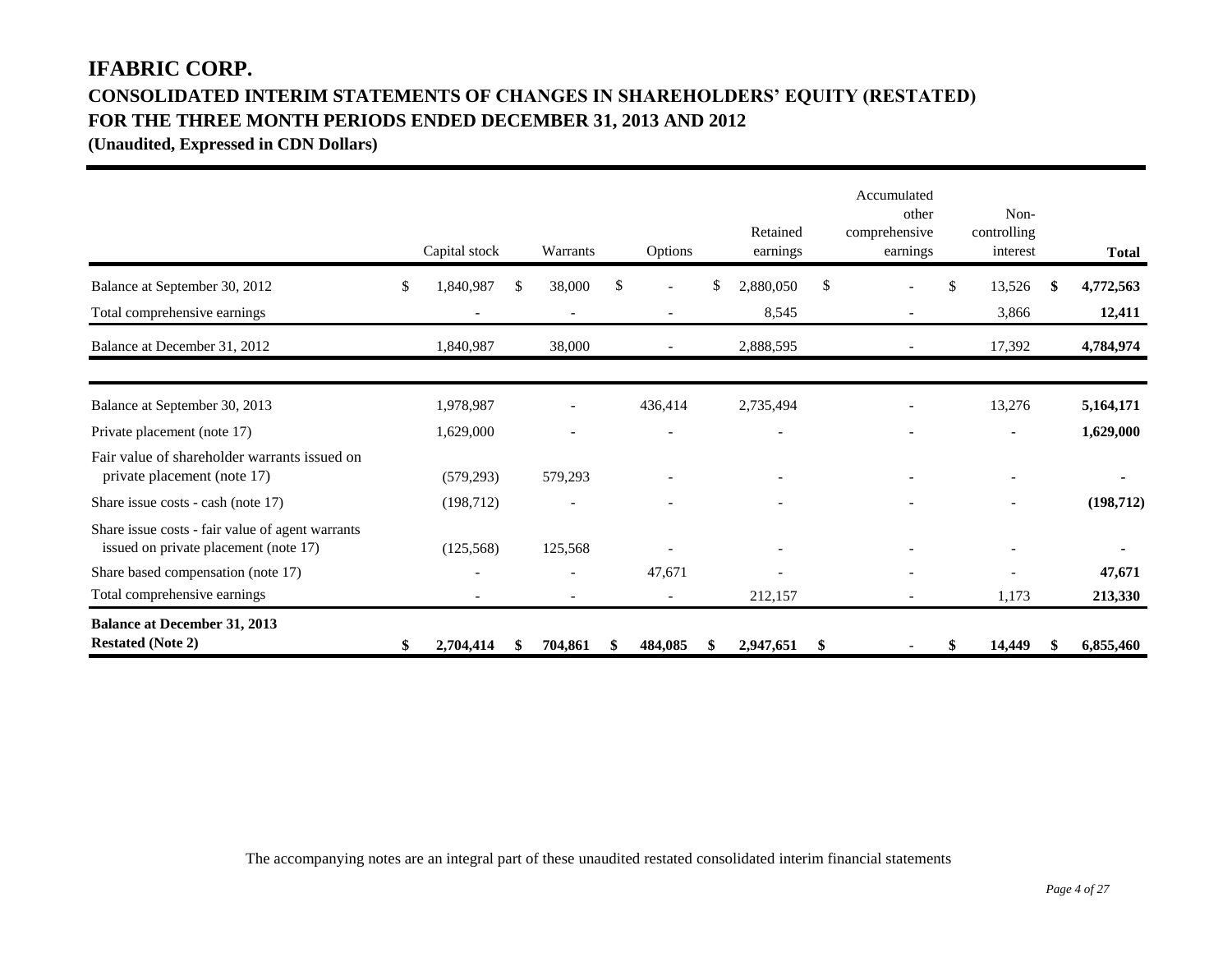# **IFABRIC CORP.**

# **CONSOLIDATED INTERIM STATEMENTS OF CASH FLOWS (RESTATED) FOR THE THREE MONTH PERIODS ENDED DECEMBER 31, 2013 AND 2012**

**(Unaudited, Expressed in CDN Dollars)** 

|                                                              | 2013<br><b>Restated</b><br>(Note 2) | 2012          |
|--------------------------------------------------------------|-------------------------------------|---------------|
| <b>CASH WAS PROVIDED BY (USED IN)</b>                        |                                     |               |
| <b>OPERATING ACTIVITIES</b>                                  |                                     |               |
| Total comprehensive earnings (loss)                          | \$<br>213,330<br>\$                 | 12,411        |
| Items not affecting cash                                     |                                     |               |
| Amortization of property, plant and equipment                | 10,930                              | 12,245        |
| Amortization of deferred development costs                   | 36,100                              |               |
| Unrealized gain (loss) on foreign exchange forward contracts | 21,579                              | (16, 582)     |
| Gain on sale of property, plant and equipment                | (2,731)                             |               |
| Share based compensation                                     | 47,671                              |               |
| Deferred income tax recovery                                 | (5,320)                             | (43, 347)     |
|                                                              | 321,559                             | (35,273)      |
| Change in non-cash operating working capital items           |                                     |               |
| Accounts receivable                                          | (598, 837)                          | 809,772       |
| Inventory                                                    | (167, 246)                          | (447, 605)    |
| Prepaid expenses and deposits                                | 33,673                              | 50,735        |
| Foreign exchange forward contracts                           |                                     | (45,000)      |
| Investment tax credits recoverable                           | 12,826                              | 21,988        |
| Accounts payable and accrued liabilities                     | (234,909)                           | 115,584       |
| Income taxes payable                                         | 112,963                             | 67,643        |
|                                                              | (841, 530)                          | 573,117       |
|                                                              | (519, 971)                          | 537,844       |
| <b>FINANCING ACTIVITIES</b>                                  |                                     |               |
| Bank operating line                                          | (375, 107)                          |               |
| Due to related parties                                       | 31,557                              | (190, 679)    |
| Repayment of loans                                           | (43,893)                            | (31, 118)     |
| Share and warrant issuances (note 17)                        | 1,629,000                           |               |
| Share issue costs - cash (note 17)                           | (198, 712)                          |               |
|                                                              | 1,042,845                           | (221,797)     |
| <b>INVESTING ACTIVITIES</b>                                  |                                     |               |
| Purchase of property, plant and equipment                    | (26, 755)                           |               |
| Proceeds on disposal of property, plant and equipment        | 13,484                              |               |
| Deferred development costs                                   |                                     | (25, 724)     |
|                                                              | (13,271)                            | (25, 724)     |
| <b>CHANGE IN CASH POSITION</b>                               | 509,603                             | 290,323       |
| CASH AND CASH EQUIVALENTS, beginning of period (note 5)      | 457,131                             | 142,044       |
| CASH, end of period (note 5)                                 | \$<br>966,734                       | \$<br>432,367 |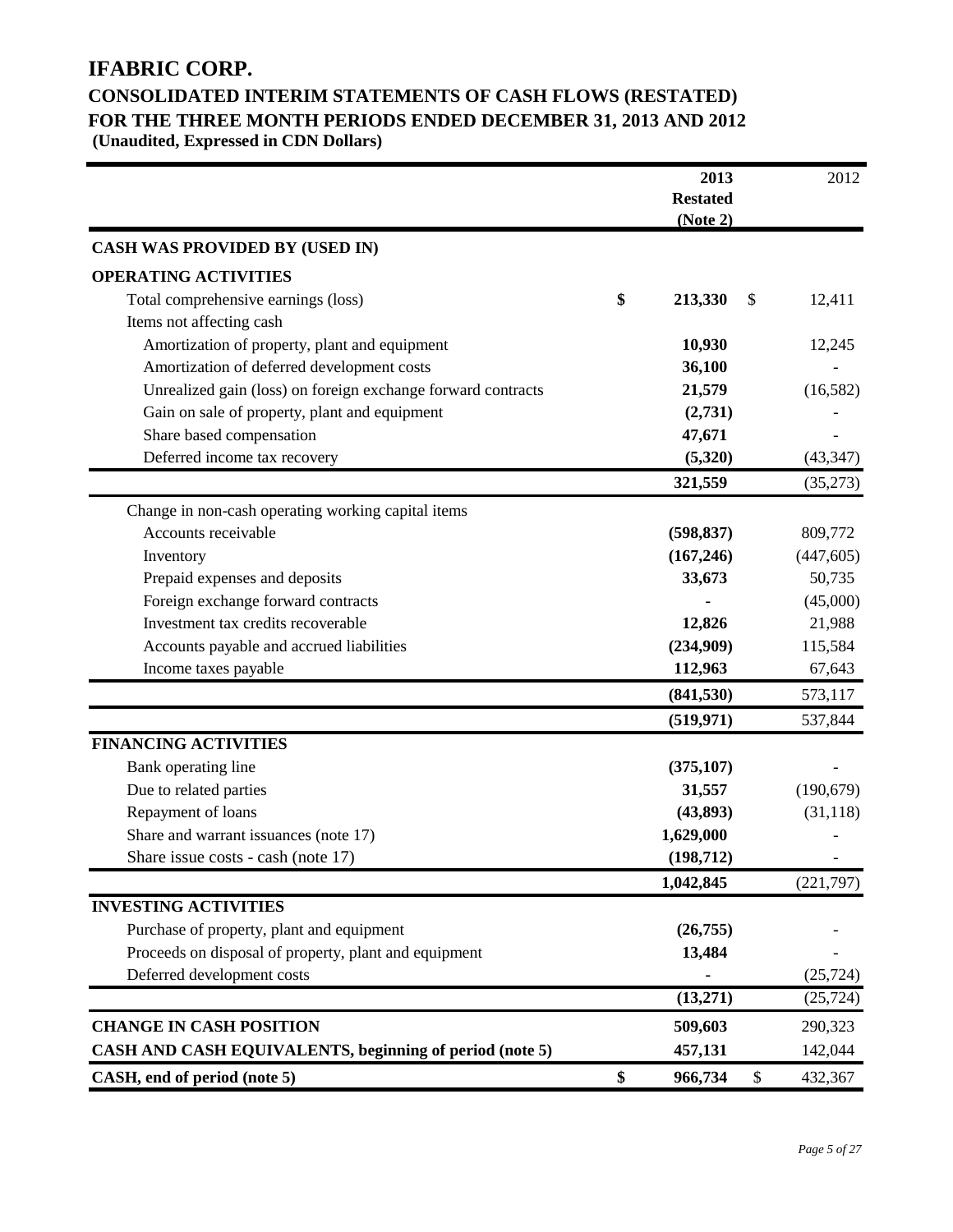### **1. NATURE OF OPERATIONS**

iFabric Corp. ("iFabric or the Company") was incorporated under the Alberta Business Corporations Act on April 9, 2007 as a capital pool company as defined in Policy 2.4 of the TSX Venture Exchange. On June 4, 2012, the Company closed its Qualifying Transaction with Coconut Grove Textiles Inc. and its shares began trading on the TSX Venture Exchange ("TSX-V") under the trading symbol "IFA". With effect from this date the Company is no longer considered a capital pool company and is now classified as an industrial Tier 2 issuer on the TSX-V.

The Company's principle activities relate to the business of designing and manufacturing women's intimate apparel and, in particular, a range of specialty bras including the Company's patented backless, strapless underwire bra, as well as a range of complimenting accessories. The Company is also in the business of distributing a range of specialty textiles as well as a number of chemical products that are suitable for application to textiles. The head office is located at 525 Denison Street, Unit 1, Markham Ontario.

### **2. RESTATEMENT OF PREVIOUSLY ISSUED CONSOLIDATED INTERIM FINANCIAL STATEMENTS**

The Company has restated its consolidated interim statement of financial position as of December 31, 2013 and its consolidated interim statement of earnings and comprehensive earnings, changes in shareholders' equity, and cash flows for the three month period ended December 31, 2013.

As a result of the annual audit in respect of the year ended September 30, 2014, management revisited the accounting treatment of an amount of \$704,861 expensed as share based compensation in relation to the fair value of shareholder and agent warrants issued on the Company's private placement, which closed on December 13, 2013.

Upon review of IFRS 2, share-based payment, and IAS 39, financial instruments: recognition and measurement, management has determined that the fair value of shareholder and agent warrants should have been reflected as a reduction in the amount of capital stock as opposed to being charged to earnings, as was originally reflected in the in the consolidated interim financial statements for the three month period ended December 31, 2013 and originally approved by the Company's Board of Directors on February 27, 2014.

As a result of this adjustment, net earnings and total comprehensive earnings for the three month period ended December 31, 2013 have been restated to reflect an amount of \$213,330 (\$0.008 earnings per share, basic and diluted) as opposed to the previously reported net loss and total comprehensive loss of \$491,531 (\$0.019 loss per share, basic and diluted). In addition, capital stock has been reduced from \$3,409,275 to \$2,704,414 and retained earnings have been increased from \$2,242,790 to 2,947,651.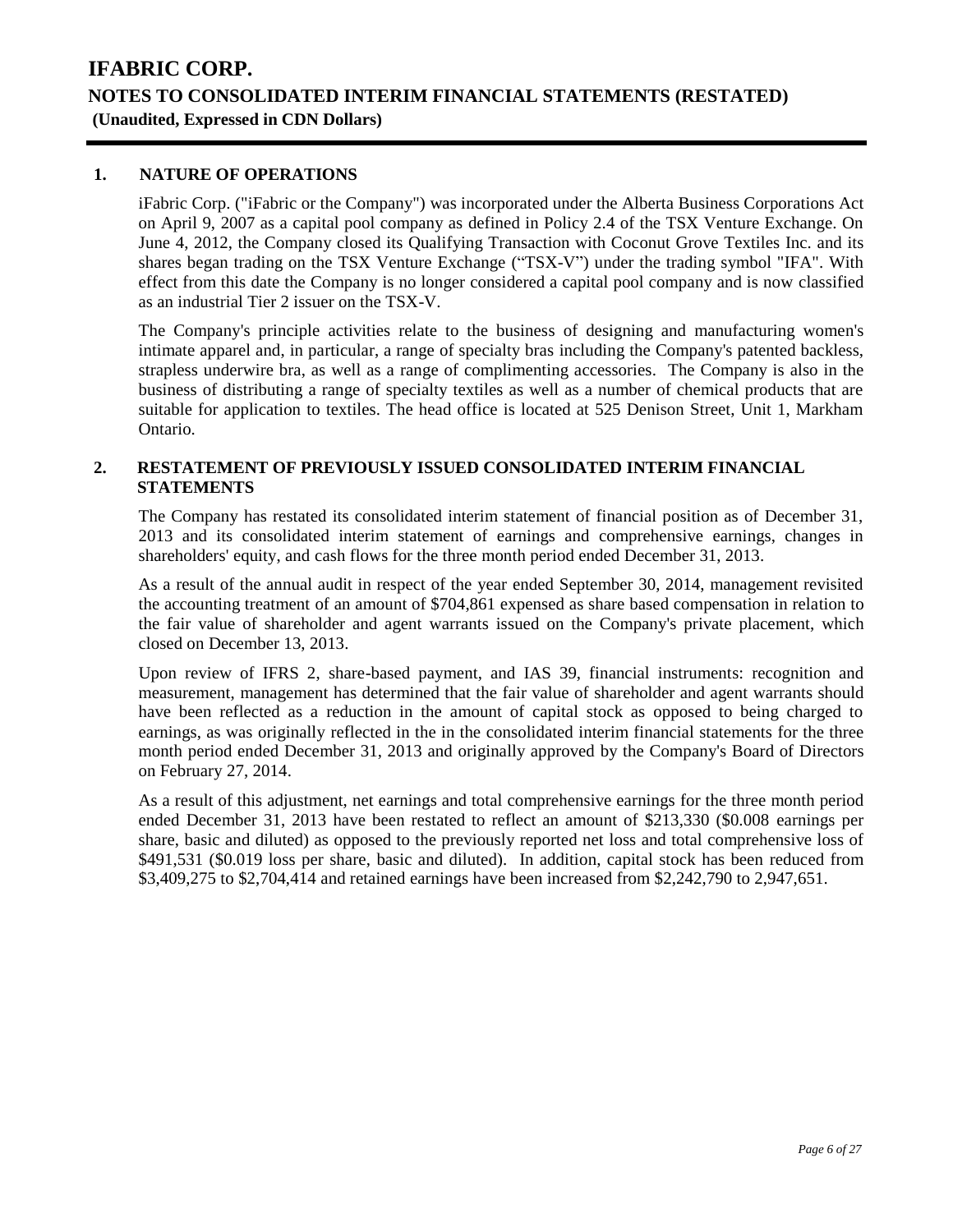### **3. BASIS OF PREPARATION**

#### **(a) Statement of compliance**

The Company applies International Financial Reporting Standards ("IFRS") as issued by the International Accounting Standards Board ("IASB"). These unaudited consolidated interim financial statements have been prepared in accordance with International Accounting Standard 34, "Interim Financial Reporting". Accordingly, they do not include all of the information required for full annual financial statements required by IFRS as issued by IASB.

The same accounting policies were followed in the preparation of these restated unaudited consolidated interim financial statements as those used in the preparation of the most recent audited annual consolidated financial statements for the year ended September 30, 2013, other than those set out in note 4(a). These restated unaudited consolidated interim financial statements should be read in conjunction with the audited annual consolidated financial statements for the year ended September 30, 2013, prepared in accordance with IFRS.

### **(b) Basis of consolidation**

These restated unaudited consolidated interim financial statements include the accounts of iFabric Corp., and its wholly-owned subsidiary, Coconut Grove Textiles Inc., which includes the consolidated accounts of its wholly-owned subsidiaries Coconut Grove Pads Inc., Intelligent Fabric Technologies (North America) Inc. and CG Intimates Inc. They also include the accounts of 2074160 Ontario Inc., which is a 60% owned subsidiary of Coconut Grove Textiles Inc. All intercorporate balances and transactions have been eliminated.

#### **(c) Seasonal fluctuations**

The interim period results of operations do not necessarily reflect results for the full fiscal year because of seasonal fluctuations that characterize the apparel and textiles industries.

#### **(d) Basis of measurement**

These restated unaudited consolidated interim financial statements were prepared on a historical cost basis except for certain items which may be accounted for at fair value, as further discussed in the significant accounting policies of the most recent audited annual financial statements for the year ended September 30, 2013.

### **(e) Functional and presentation currency**

These restated unaudited consolidated interim financial statements are presented in Canadian dollars which is the Company's functional currency.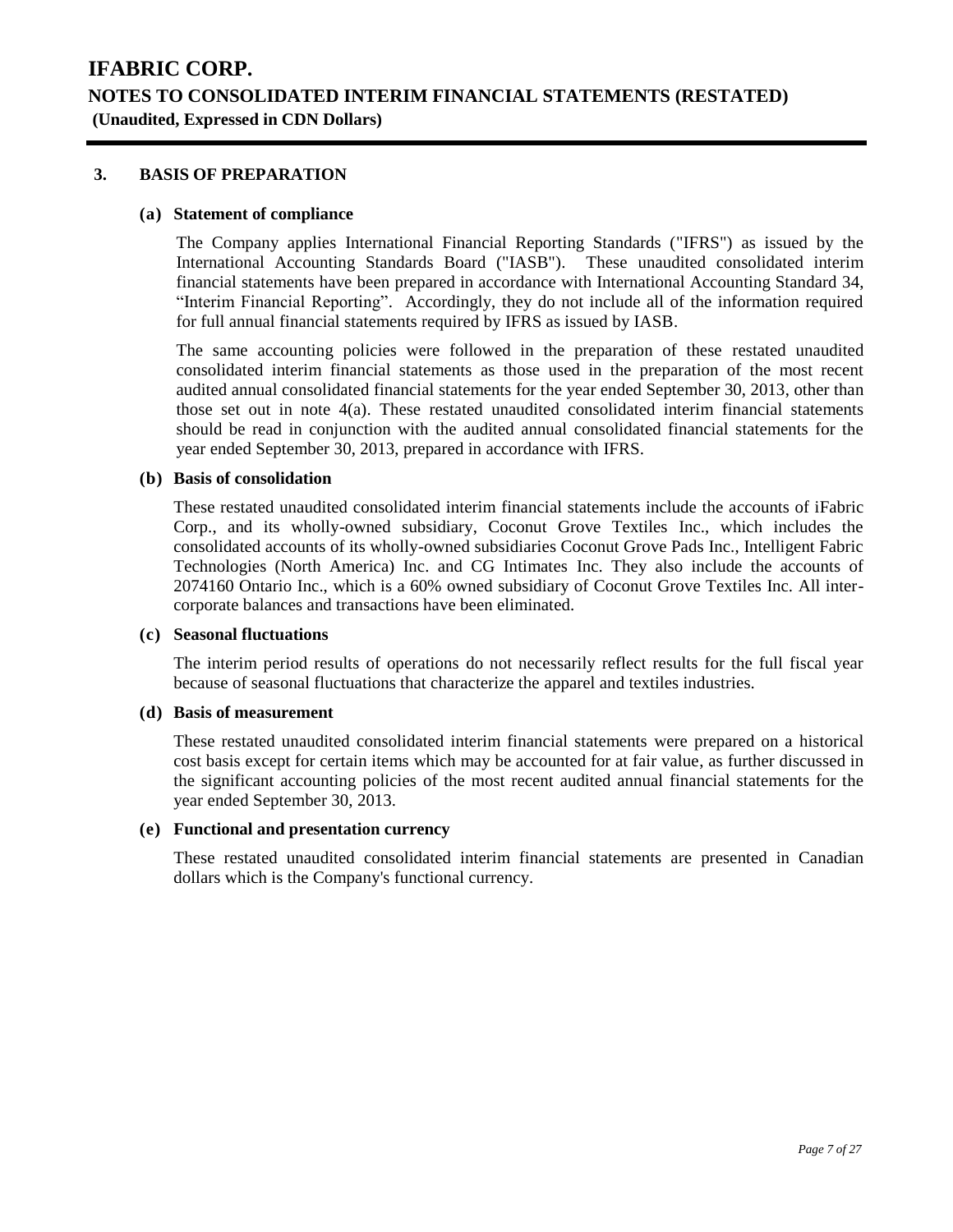### **4. ACCOUNTING POLICY DEVELOPMENTS**

#### **(a) Initial application of standards, interpretations and amendments to standards and interpretations in the reporting period**

Certain pronouncements were issued by the IASB or the International Financial Reporting Interpretations Committee ("IFRIC") that are mandatory for annual periods beginning on or after January 1, 2013. As of October 1, 2013, the Company has adopted the following standards, and, unless otherwise indicated, these have no effect the Company's financial statements:

- i) IFRS 10, 'Consolidated Financial Statements' was issued in May 2011 and supersedes the consolidation requirements in SIC-12 'Consolidation - Special Purpose Entities' and IAS 27 'Consolidated and Separate Financial Statements'. IFRS l0 builds on existing principles by identifying the concept of control as the determining factor in whether an entity should be included within the consolidated financial statements of the parent company. The standard also provides additional guidance to assist in the determination of control where this is difficult to assess.
- ii) IFRS 13, 'Fair Value Measurement' was issued in May 2011 and sets out in a single IFRS a framework for measuring fair value. IFRS 13 defines fair value as the price that would be received to sell an asset or paid to transfer a liability in an orderly transaction between market participants at the measurement date. This definition of fair value emphasizes that fair value is a market-based measurement, not an entity-specific measurement. In addition, IFRS 13 also requires specific disclosures about fair value measurement.

#### **(b) Future changes in accounting policies**

Certain new standards, interpretations, amendments and improvements to existing standards were issued by the IASB or International Financial Reporting Interpretations Committee ("IFRIC") that are mandatory for accounting periods beginning on January 1, 2014 or later periods. The standards impacted that are applicable to the Company are as follows:

- i) IFRS 9, 'Financial Instruments' was issued in November 2009 as the first step in its project to replace IAS 39 'Financial Instruments: Recognition and Measurement'. IFRS 9 introduces new requirements for classifying and measuring financial assets that must be applied starting January 1, 2018, with early adoption permitted. The IASB amended IFRS 9 in November, 2013 to add new requirements for classifying and measuring financial liabilities, derecognition of financial instruments, impairment and hedge accounting. The standard is not expected to have an impact on the Company's accounting for financial instruments and the Company has not yet decided when to adopt IFRS 9.
- ii) IAS 32, 'Financial Instruments: Presentation' was amended in December, 2011, clarifying the application of the offsetting requirements of financial assets and financial liabilities. The amendments in IAS 32 are effective for annual periods beginning on or after January 1, 2014, with earlier adoption permitted. The application of IAS 32 is not expected to have an impact on the Company's accounting for financial instruments.
- iii) 'Annual Improvements to IFRSs 2010-2012 and 2011-2013 cycle' were approved by the IASB in December, 2013 and are effective for annual periods beginning on or after July 1, 2014. These improvements included amendments to a number of IFRSs as a result of the annual improvements project. The Company does not expect that any adjustments will be necessary as a result of applying the revised rules.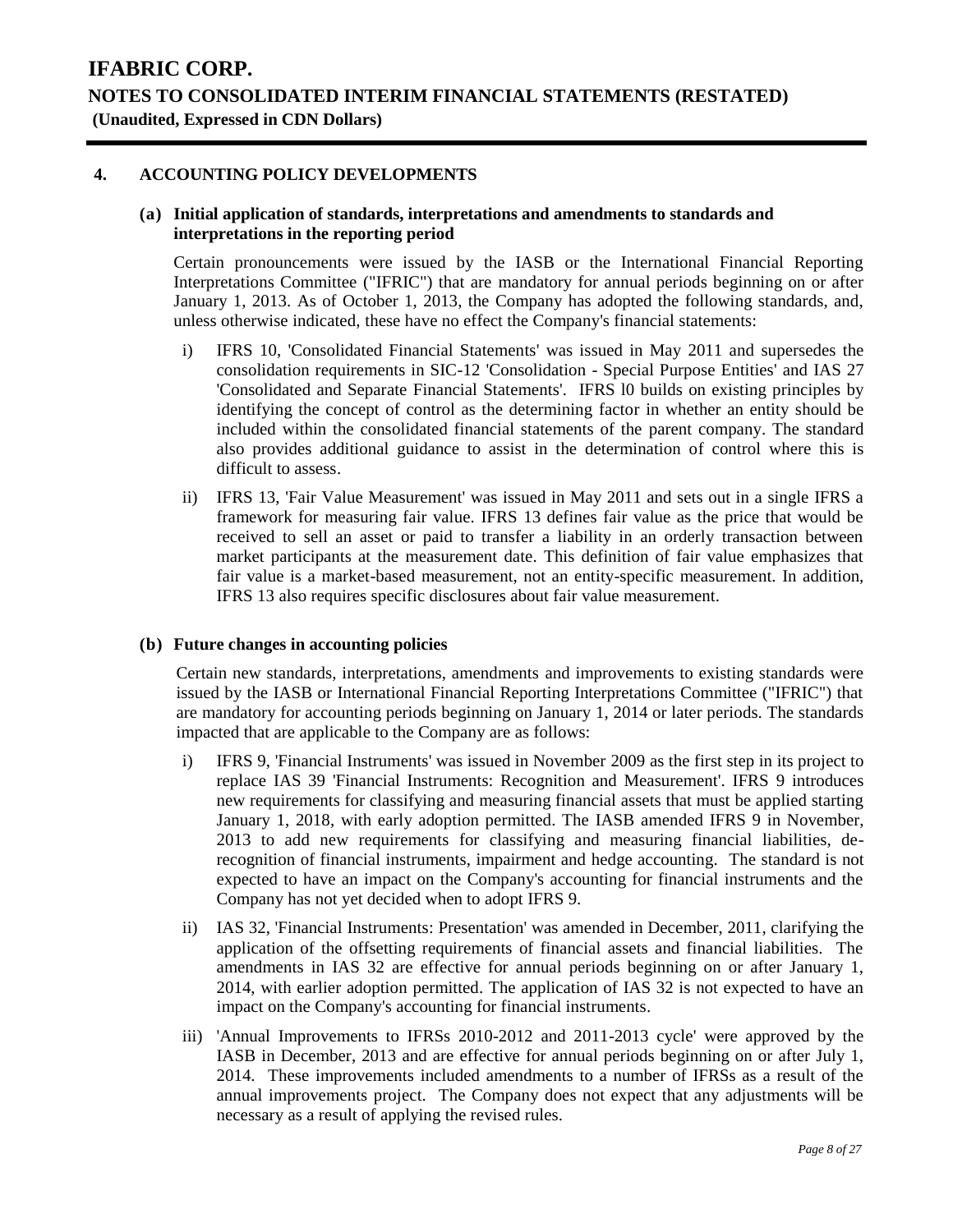### **5. CASH, CASH EQUIVALENTS, AND BANK INDEBTEDNESS**

|                                   | December 31,<br>2013 |    | September 30,<br>2013 |
|-----------------------------------|----------------------|----|-----------------------|
| Cash                              | \$<br>566,734        | \$ | 457,131               |
| Guaranteed investment certificate | 400,000              |    |                       |
|                                   | \$<br>966,734        | S  | 457,131               |

One of the Company's subsidiaries has a demand operating loan with a tier one Canadian bank available to a maximum of \$2,000,000, against which \$32,494 was outstanding as at December 31, 2013 (September 30, 2013 - \$407,601). The loan facility bears interest at the bank's prime lending rate plus 1.75%. The purpose of the credit facility is to provide for ongoing operating requirements including the financing of accounts receivable and inventory. The facility is secured by General Security Agreements covering all the assets of two subsidiary companies, accounts receivable insurance, an assignment of fire insurance, and a guarantee in the amount of \$1,000,000 from a third subsidiary of the Company. In addition, the company has credit card facilities amounting to \$50,000 Canadian dollars and \$25,000 US dollars, which are subject to the same security arrangements.

### **6. ACCOUNTS RECEIVABLE**

|                                 | December 31,<br>2013 |    | September 30,<br>2013 |
|---------------------------------|----------------------|----|-----------------------|
| Trade receivables               | \$<br>1,779,693      | \$ | 1,192,422             |
| Allowance for doubtful accounts | (10,730)             |    | (10,730)              |
| Accrued discounts               | (106,000)            |    | (106,000)             |
| Other                           | 23,231               |    | 11,665                |
|                                 | \$<br>1,686,194      | S  | 1,087,357             |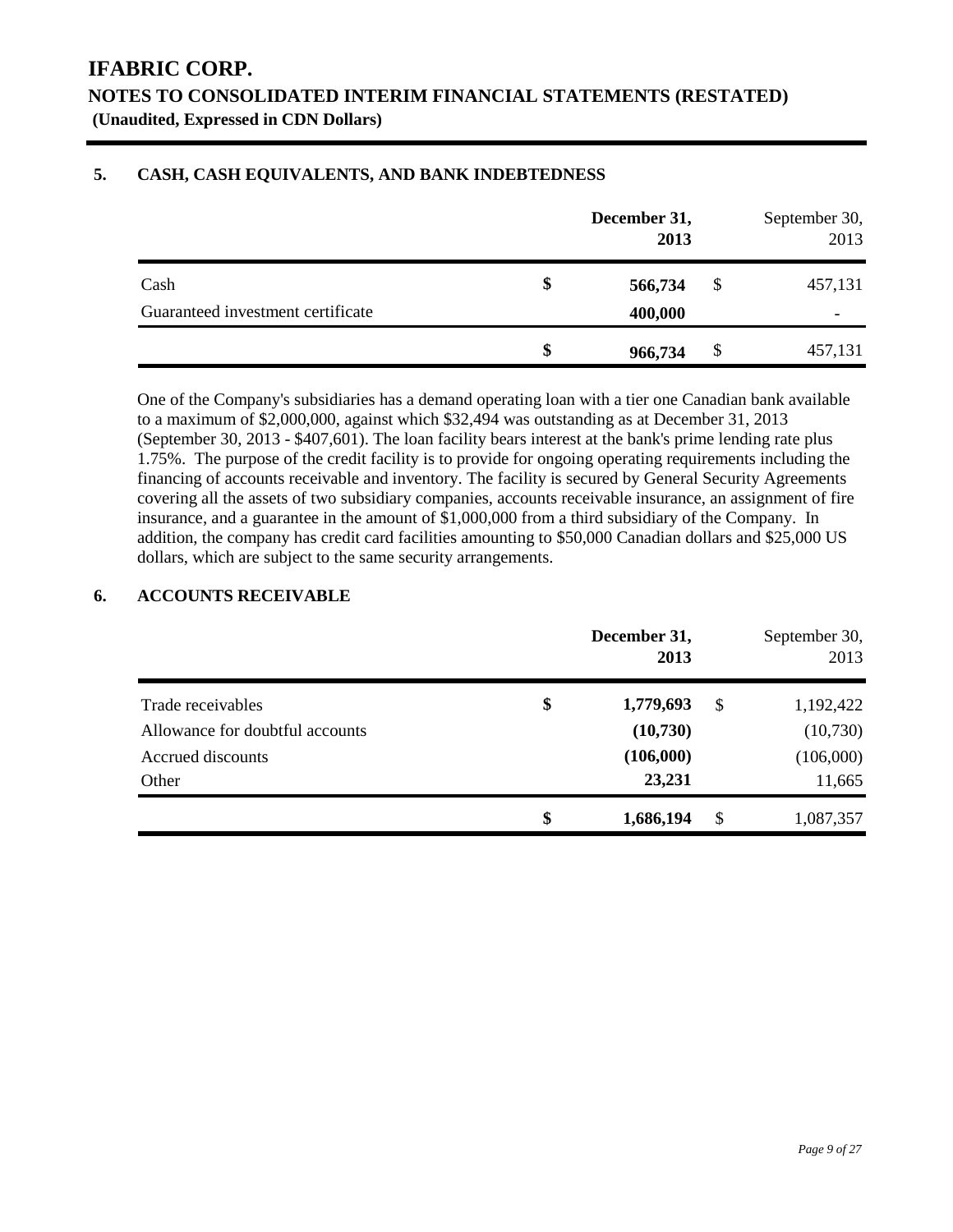### **7. INVENTORY**

During the three months ended December 31, 2013, the amount of inventory charged to earnings was \$1,385,226 (2012 - \$382,478) and the amount of inventory write-downs were \$0 (2012 - \$28,677). There were no reversals of prior periods write-downs of inventory.

|                | December 31,<br>2013 |    | September 30,<br>2013 |
|----------------|----------------------|----|-----------------------|
| Raw materials  | \$<br>408,838        | \$ | 309,212               |
| Finished goods | 3,277,998            |    | 3,210,378             |
|                | \$<br>3,686,836      | S  | 3,519,590             |

### **8. PREPAID EXPENSES AND DEPOSITS**

|                                    | December 31,<br>2013 | September 30,<br>2013 |
|------------------------------------|----------------------|-----------------------|
| Prepayments for chemical purchases | \$<br>۰              | \$<br>300,253         |
| Impairment provision (i)           |                      | (300, 253)            |
| Deposits paid to suppliers         | 91,250               | 164,941               |
| Other deposits                     | 50,518               | 10,500                |
|                                    | \$<br>141,768        | \$<br>175,441         |

(i) On December 10, 2013, the Company issued a press release advising that the Company's whollyowned subsidiary, Intelligent Fabric Technologies (North America) Inc. ("IFTNA"), would be terminating its joint venture agreement with Intelligent Fabric Technologies PLC ("IFTPLC"), for reason of material breaches of the agreement. An official notice of termination was forwarded to IFTPLC by the Company's legal counsel on December 27, 2013. In consequence of the termination, no further payments were made by IFTNA to IFTPLC for advance payment for chemicals as was required under the agreement and an impairment provision of \$300,253 was made in the financial statements in respect of the outstanding chemical prepayment balance as at September 30, 2013. This amount has been written off in the current period as no recovery is anticipated.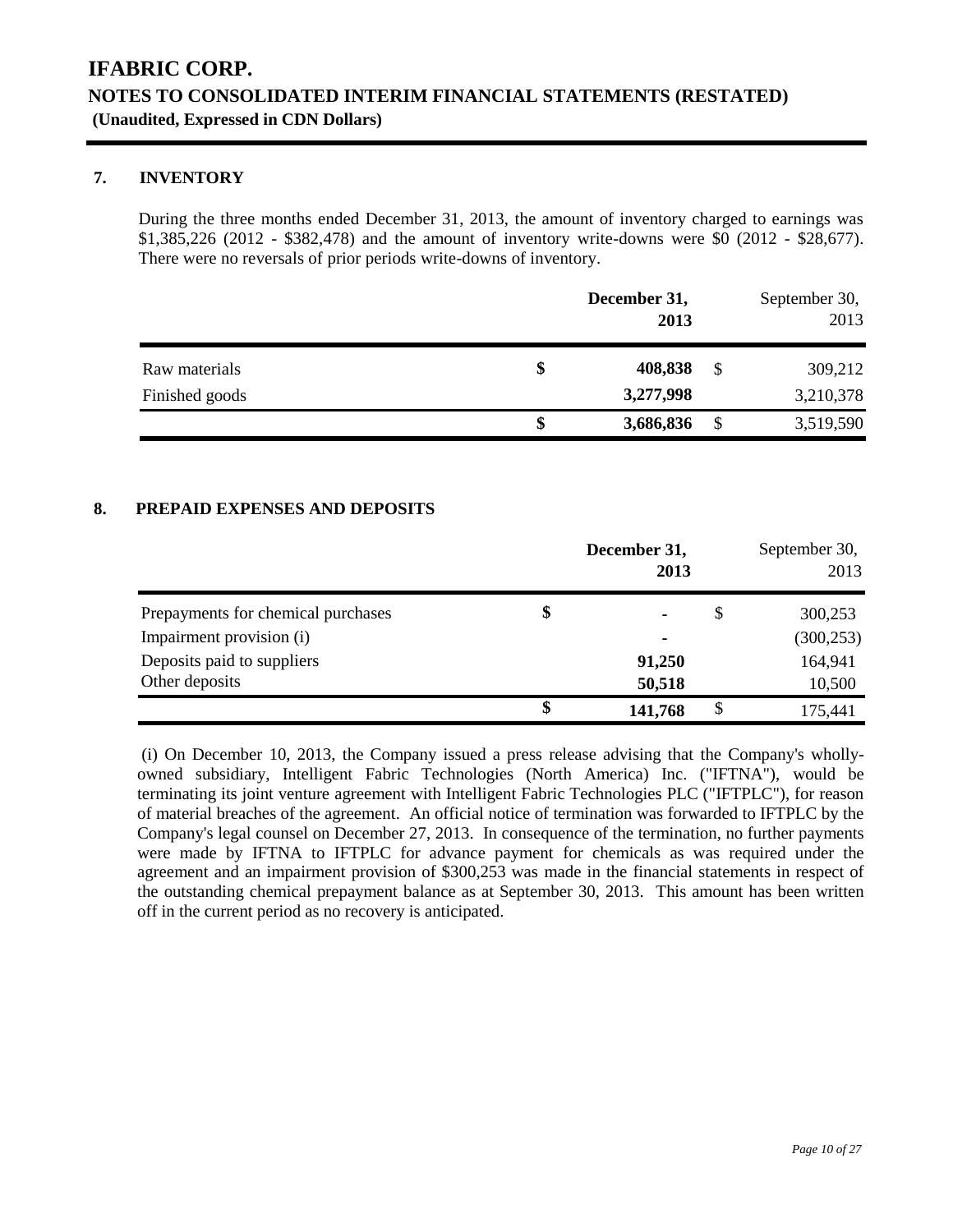### **9. FOREIGN EXCHANGE FORWARD CONTRACTS**

The Company enters into foreign exchange forward contracts to manage the risks associated with exchange rate fluctuations. The balance is comprised of the following:

|                                                                                       | December 31,<br>2013 | September 30,<br>2013 |
|---------------------------------------------------------------------------------------|----------------------|-----------------------|
| Margin balance – cash deposit<br>Mark to market variance – unrealized loss on foreign | 100,000              | \$<br>100,000         |
| exchange                                                                              | (66,709)             | (45, 130)             |
|                                                                                       | 33,291               | 54,870                |

As at December 31, 2013, the Company had contracted to sell GBP £425,000 and sell USD \$850,000. As well, the Company had contracted to buy USD \$700,000.

For the three months ended December 31, 2013, there is an unrealized loss on foreign exchange of \$21,579 (2012 - \$61,582 gain) included in the statement of earnings and comprehensive earnings.

### **10. INVESTMENT TAX CREDITS RECOVERABLE**

The Company makes claims for scientific research and experimental development expenditures incurred. Investment tax credits in the amount of \$0 as of December 31, 2013 (September 30, 2013 - \$12,826) have been recorded as recoverable and as a reduction of deferred development costs (note 12).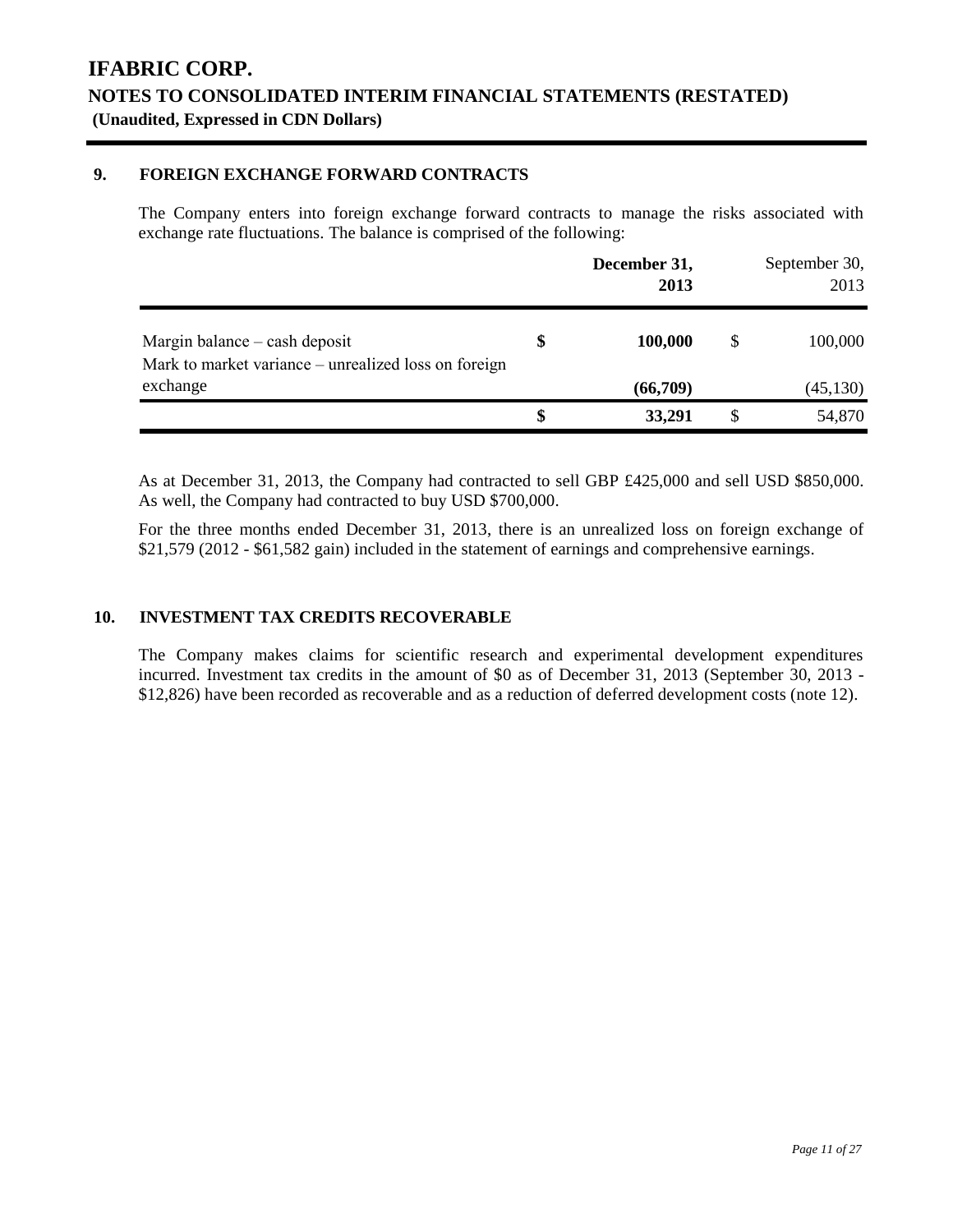### **11. PROPERTY, PLANT AND EQUIPMENT**

|                     |                 |                                    | December 31,<br>2013 |               | September 30,<br>2013 |
|---------------------|-----------------|------------------------------------|----------------------|---------------|-----------------------|
|                     | Cost            | <b>Accumulated</b><br>amortization | <b>Net</b>           |               | Net                   |
| Land                | \$<br>1,800,000 | \$                                 | \$<br>1,800,000      | $\mathcal{S}$ | 1,800,000             |
| <b>Buildings</b>    | 900,813         | 197,754                            | 703,059              |               | 689,306               |
| Automobiles         |                 |                                    | ۰                    |               | 10,752                |
| Computer and office |                 |                                    |                      |               |                       |
| equipment           | 166,340         | 135,643                            | 30,697               |               | 27,437                |
| Factory machinery   | 561,512         | 538,909                            | 22,603               |               | 23,793                |
|                     | \$<br>3,428,665 | \$<br>872,306                      | \$<br>2,556,359      | \$            | 2,551,288             |

### **12. DEFERRED DEVELOPMENT COSTS**

|                     |               |                    | December 31,<br>2013 |   | September 30,<br>2013 |
|---------------------|---------------|--------------------|----------------------|---|-----------------------|
|                     |               | <b>Accumulated</b> |                      |   |                       |
|                     | Cost          | amortization       | <b>Net</b>           |   | <b>Net</b>            |
| Product development |               |                    |                      |   |                       |
| costs               | \$<br>941,427 | \$<br>73,490       | \$<br>867,937        | S | 904,036               |

During the three months ended December 31, 2013, expenditures of \$0 (2012 - \$25,724) met the criteria for deferral and were capitalized, against which \$0 (2012 - \$0) of investment tax credits (note 10) have been applied to reduce these expenditures. One of the products, previously under development, became commercially available for sale in the fourth quarter of fiscal 2013, and the deferred costs relating to this product are now being amortized in accordance with the Company's accounting policies.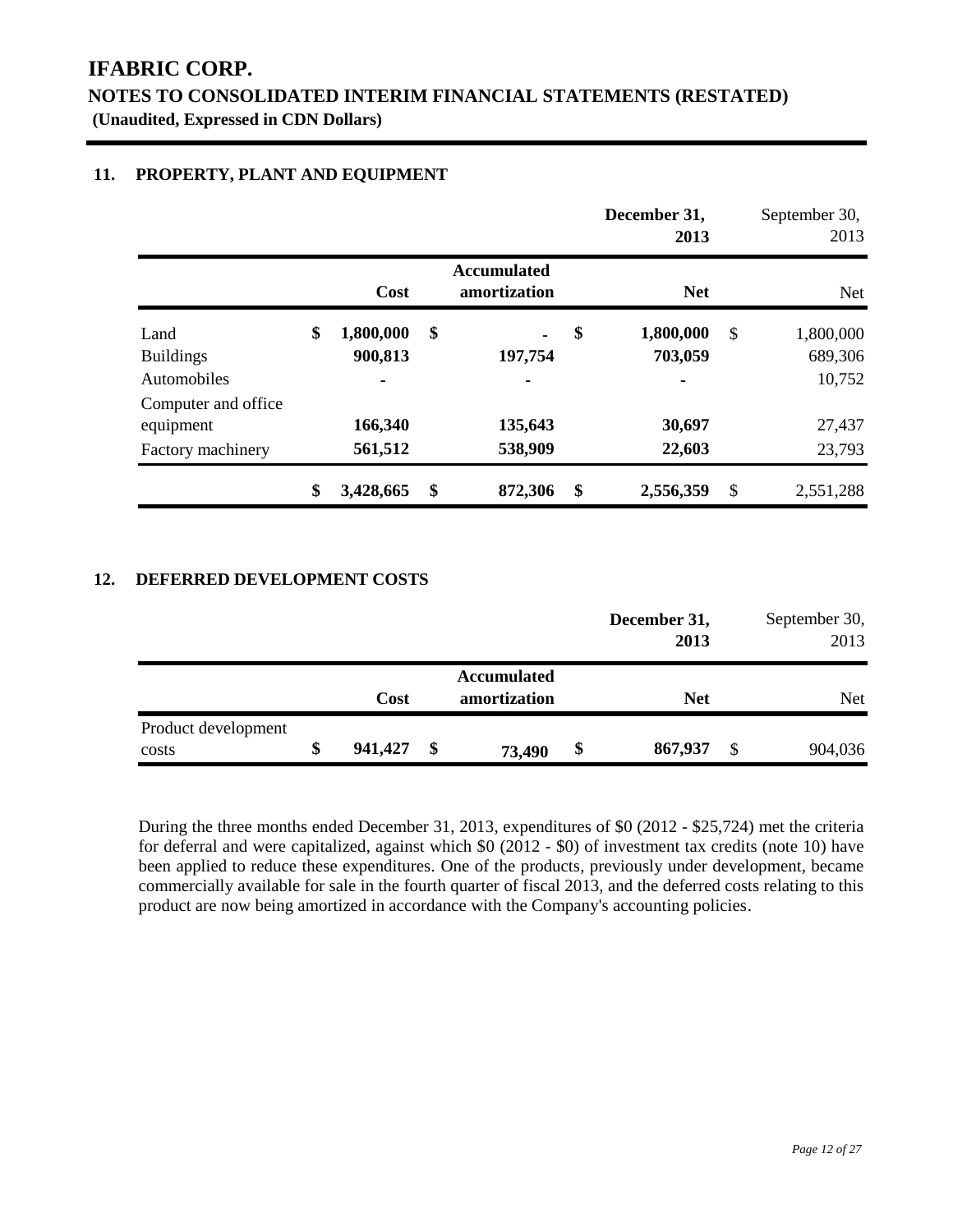### **13. DEFERRED INCOME TAXES**

Temporary differences between accounting and taxable income which result in deferred income taxes are as follows:

|                                             | December 31,<br>2013 |    | September 30,<br>2013 |
|---------------------------------------------|----------------------|----|-----------------------|
| Unutilized loss carry forward               | \$<br>561,100        | -S | 571,122               |
| Capital cost allowance claimed in excess of |                      |    |                       |
| amortization                                | (6,658)              |    | (6,400)               |
| Unrealized foreign exchange losses          | 18,000               |    | 12,000                |
| Deferred development costs                  | (230,000)            |    | (239,600)             |
|                                             | \$<br>342,442        | S. | 337,122               |

The Company and its subsidiaries has non-capital losses that may be carried forward and applied to reduce taxable income of future years. These losses expire as follows:

| 2027 | \$<br>48,000    |
|------|-----------------|
| 2028 | 201,000         |
| 2029 | 186,000         |
| 2030 | 274,000         |
| 2031 | 496,000         |
| 2032 | 114,000         |
| 2033 | 781,000         |
| 2034 | 17,000          |
|      |                 |
|      | \$<br>2,117,000 |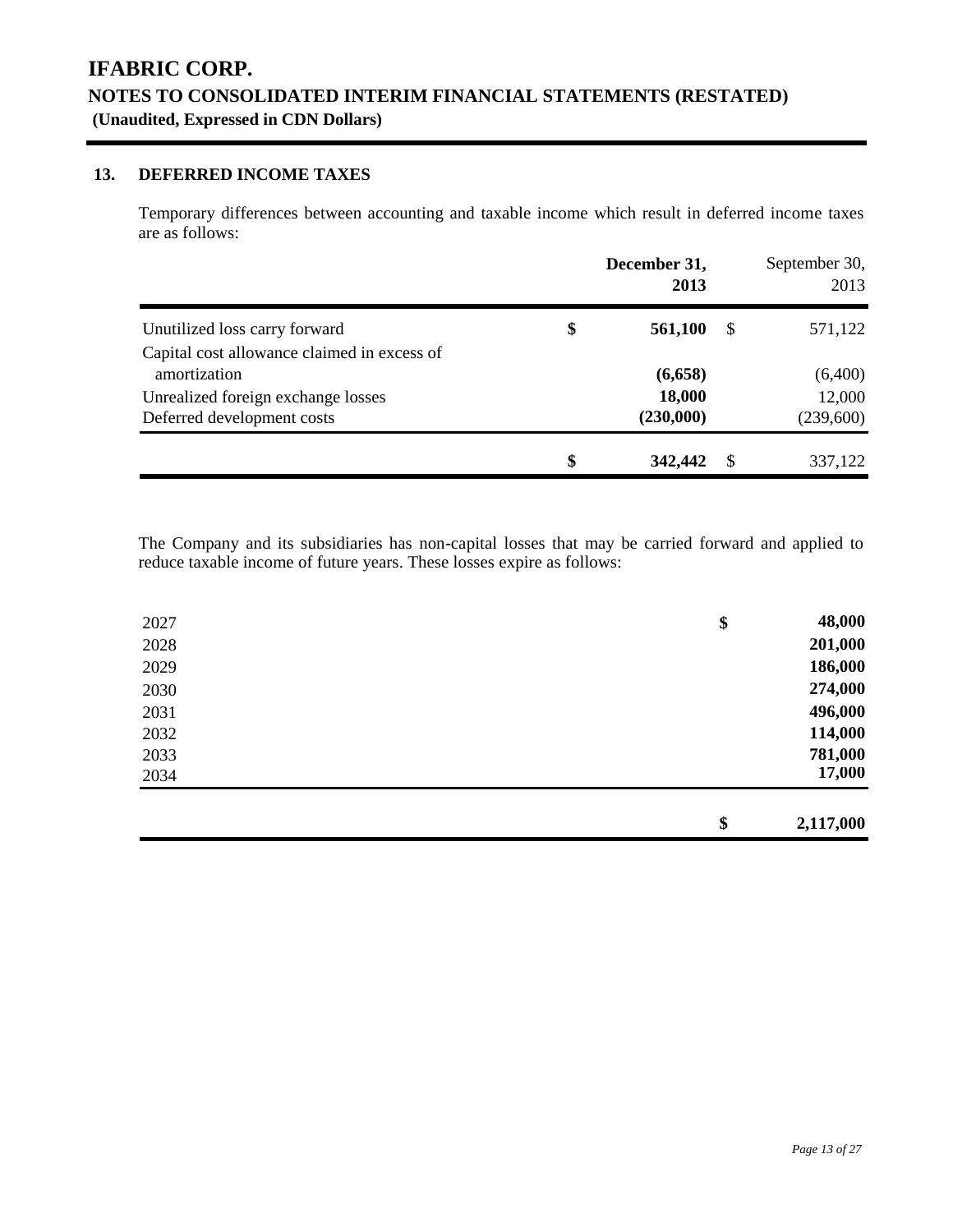### **14. ACCOUNTS PAYABLE AND ACCRUED LIABILITIES**

|                               | December 31,<br>2013 |    | September 30,<br>2013 |
|-------------------------------|----------------------|----|-----------------------|
| Trade payables                | \$<br>686,007        | S  | 824,960               |
| Government remittances        | 123,086              |    | 98,542                |
| Accrued liabilities (note 21) | 74,799               |    | 195,299               |
| Tenants deposits              | 8,847                |    | 8,847                 |
|                               | \$<br>892,739        | \$ | 1,127,648             |

### **15. DUE TO RELATED PARTIES**

The amounts due to related parties are unsecured, non-interest bearing and due on demand. The creditors have waived their right to call for payment over the next year, and accordingly, the loans have been classified as long-term.

|                                               | December 31,<br>2013 | September 30,<br>2013 |
|-----------------------------------------------|----------------------|-----------------------|
| Due to shareholder                            | \$<br>528,425        | \$<br>504,778         |
| Due to minority shareholder of subsidiary co. | 487,873              | 479,963               |
|                                               | \$<br>1,016,298      | \$<br>984,741         |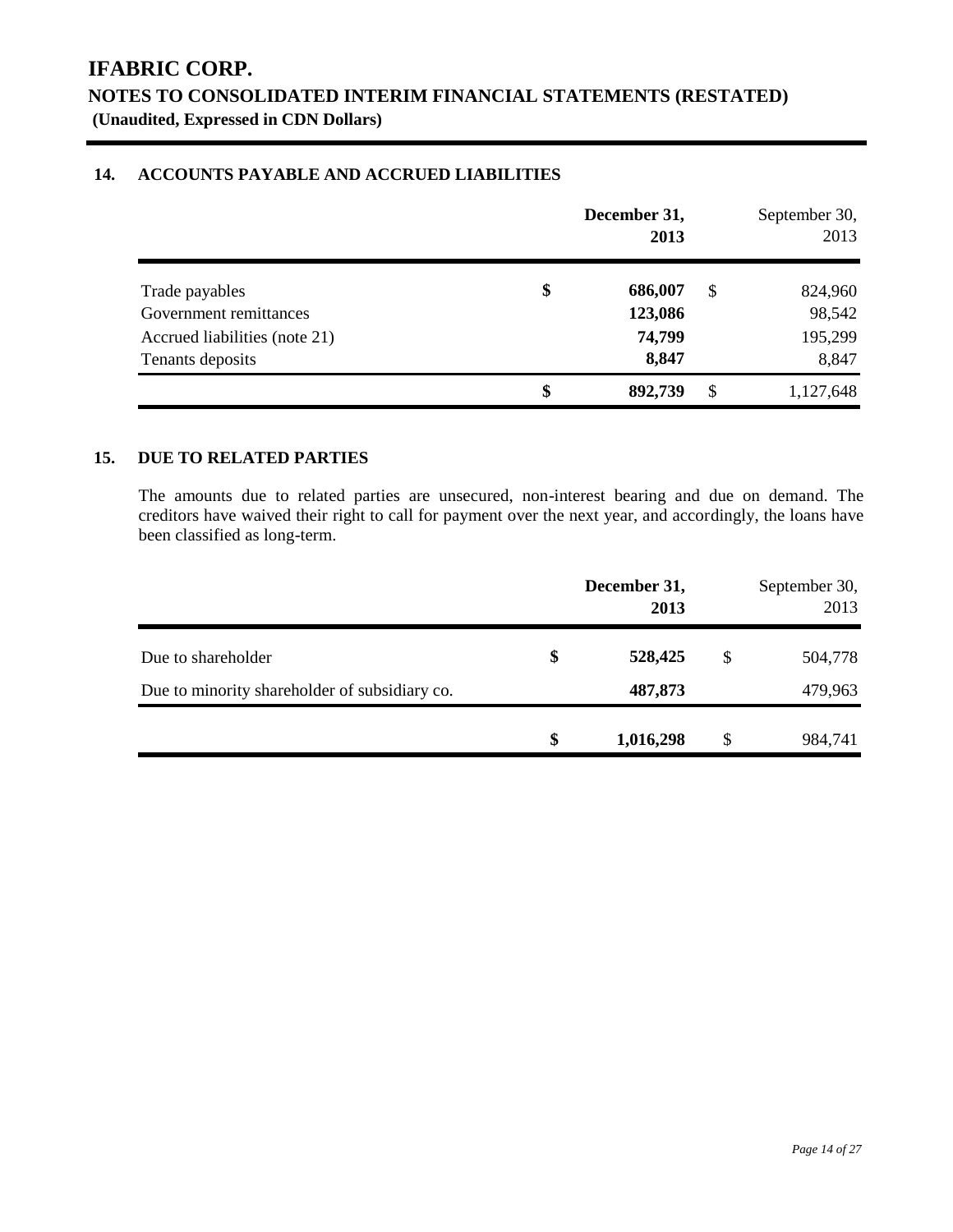### **16. LOANS PAYABLE**

|                                                                                                                                                                                                                                                                                                                                                                                                                                                        | December 31,<br>2013 |                                                               |               | September 30,<br>2013 |
|--------------------------------------------------------------------------------------------------------------------------------------------------------------------------------------------------------------------------------------------------------------------------------------------------------------------------------------------------------------------------------------------------------------------------------------------------------|----------------------|---------------------------------------------------------------|---------------|-----------------------|
| Bank loan, payable in monthly principal payments of<br>\$10,000 plus interest, bearing interest at the bank's<br>prime rate plus 1.25%, due May 31, 2023 and secured<br>by a first readvanceable mortgage on the land and<br>building described in note 11, a general security<br>agreement over all assets of Coconut Grove Pads Inc.<br>subject to priority on inventory and accounts receivable<br>to the lender described in note 5, and a general |                      |                                                               |               |                       |
| assignment of rents.                                                                                                                                                                                                                                                                                                                                                                                                                                   | \$                   | 1,190,000                                                     | $\mathcal{S}$ | 1,220,000             |
| Vehicle loan, matured November, 2013                                                                                                                                                                                                                                                                                                                                                                                                                   |                      |                                                               |               | 13,893                |
|                                                                                                                                                                                                                                                                                                                                                                                                                                                        |                      | 1,190,000                                                     |               | 1,233,893             |
| Less current portion                                                                                                                                                                                                                                                                                                                                                                                                                                   |                      | 120,000                                                       |               | 133,893               |
| Due beyond one year                                                                                                                                                                                                                                                                                                                                                                                                                                    | \$                   | 1,070,000                                                     | \$            | 1,100,000             |
| Estimated principal re-payments are as follows:                                                                                                                                                                                                                                                                                                                                                                                                        |                      |                                                               |               |                       |
| 2014<br>2015<br>2016<br>2017<br>2018<br>Subsequent years                                                                                                                                                                                                                                                                                                                                                                                               | \$                   | 90,000<br>120,000<br>120,000<br>120,000<br>120,000<br>620,000 |               |                       |
|                                                                                                                                                                                                                                                                                                                                                                                                                                                        | \$                   | 1,190,000                                                     |               |                       |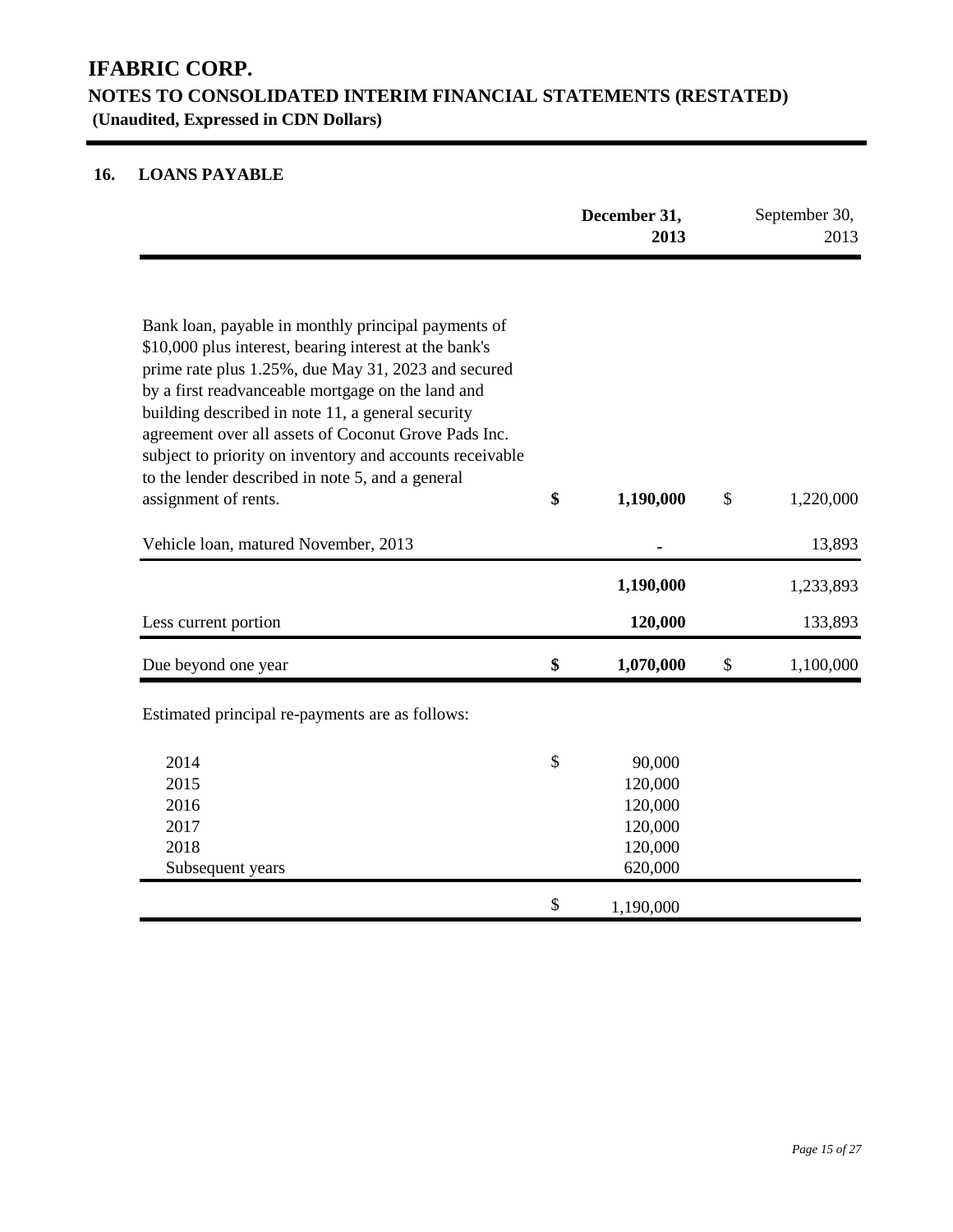### **17. CAPITAL STOCK**

### **(a) Authorized, Issued and Outstanding**

Authorized: Unlimited number of common shares

|                                                                                     | Number     |               | Amount     |  |
|-------------------------------------------------------------------------------------|------------|---------------|------------|--|
| Balance, September 30, 2012 and December 31, 2012                                   | 25,237,500 | <sup>\$</sup> | 1,840,987  |  |
|                                                                                     | Number     |               | Amount     |  |
| Balance, September 30, 2013                                                         | 25,437,500 | -S            | 1,978,987  |  |
| Private placement (i)                                                               | 407,250    |               | 1,629,000  |  |
| Fair value of shareholder warrants issued on private placement (i)                  |            |               | (579, 293) |  |
| Share issuance costs - cash (i)                                                     |            |               | (198, 712) |  |
| Share issue costs - fair value of agent warrants issued on<br>private placement (i) |            |               | (125, 568) |  |
| Balance, December 31, 2013 (restated)                                               | 25,844,750 | <sup>S</sup>  | 2,704,414  |  |

(i) On December 13, 2013, the Company closed an offering of equity comprising 407,250 units at a price per unit of \$4.00 for gross proceeds of \$1,629,000. Each unit consists of one common share and one half of one common share shareholder warrant. Each whole shareholder warrant entitles the holder to acquire one common share of iFabric, at an exercise price of \$5.25, and is exercisable for a period of 3 years from December 13, 2013.

As compensation for the issue, the agent received a cash fee of 7% of the gross proceeds, totaling \$114,030, as well as 28,508 agent warrants. Each agent warrant entitles the agent to acquire one unit at an exercise price per unit of \$4.00. Each unit consists of one common share, and one half of one common share secondary agent warrant. Each whole secondary agent warrant entitles the holder to acquire one common share of iFabric, at an exercise price of \$5.25, and is exercisable for a period of 3 years from December 13, 2013.

The Company incurred \$84,682 in legal costs and disbursements in connection with the issue.

The fair value of the shareholder warrants has been estimated by management at \$579,293 and the fair value of the agent warrants has been estimated by management at \$125,568 as of the date of the grant using the black-scholes pricing model with the following assumptions:

| Dividend yield           | $0.00\%$ |
|--------------------------|----------|
| Expected volatility      | 133%     |
| Risk-free interest rate  | 1.19%    |
| <b>Expected maturity</b> | 3 years  |
|                          |          |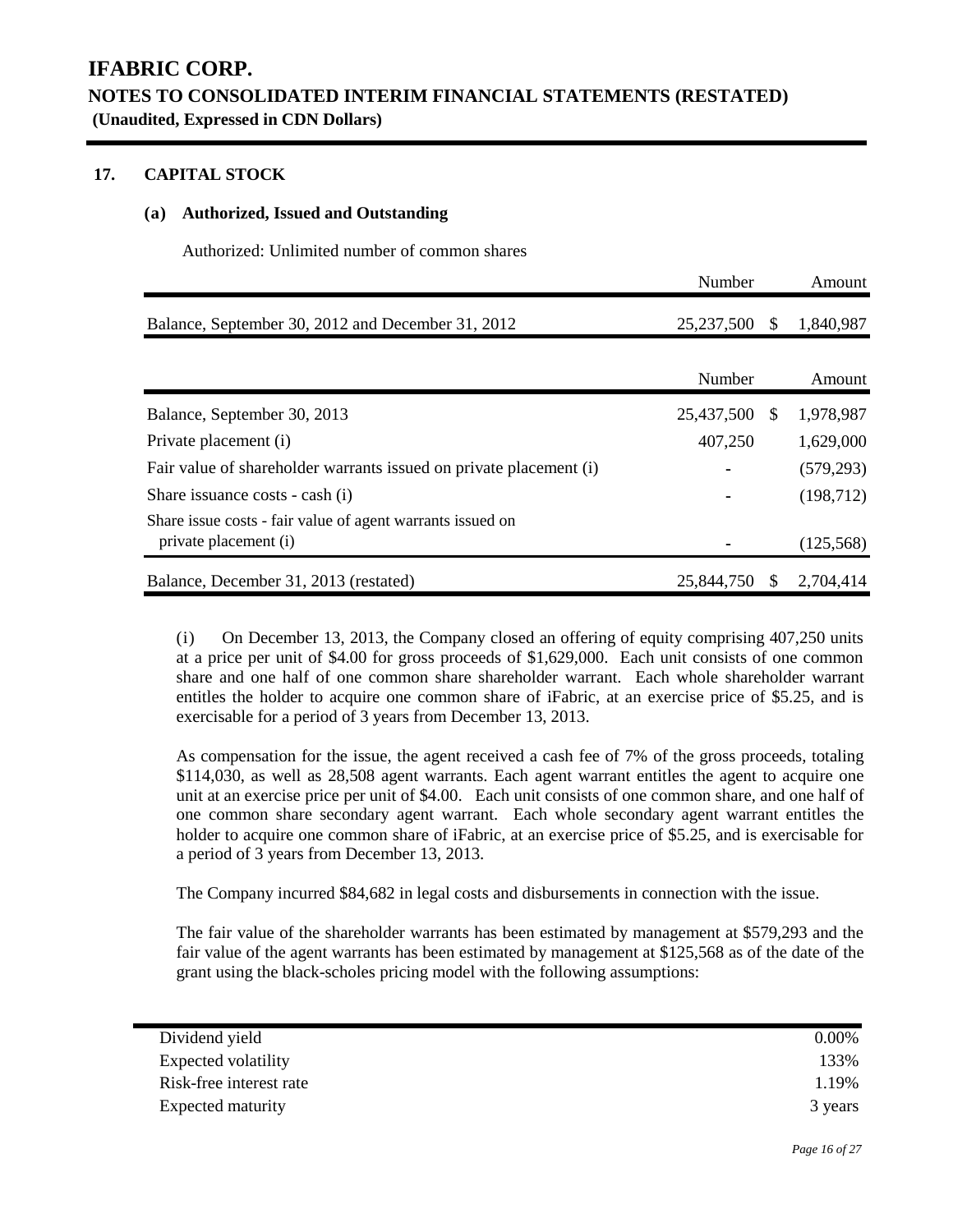### **17. CAPITAL STOCK, continued**

### **(b) Stock option plan**

The Company has reserved 10% of the issued and outstanding common shares for issuance under its stock option plan. The status of the Company's stock option plan is summarized as follows:

|                                                   | Number of<br>stock options |   | Weighted<br>average<br>exercise price |
|---------------------------------------------------|----------------------------|---|---------------------------------------|
| Balance, September 30, 2012 and December 31, 2012 | ۰                          | S |                                       |
|                                                   | Number of<br>stock options |   | Weighted<br>average<br>exercise price |
| Balance, September 30, 2013 and December 31, 2013 | 1,525,000                  | S | 0.52                                  |

As of December 31, 2013, the following options were issued and outstanding:

|                    |               | <b>Options Outsanding</b>  |    |                | <b>Options Exercisable</b> |                |
|--------------------|---------------|----------------------------|----|----------------|----------------------------|----------------|
|                    |               | Weighted                   |    |                |                            |                |
|                    |               | average                    |    |                |                            |                |
|                    |               | remaining                  |    | Weighted       |                            | Weighted       |
|                    |               | Number of contractual life |    | average        | Number of                  | average        |
| Expiry date        | stock options | (years)                    |    | exercise price | stock options              | exercise price |
| January 16, 2023   | 1,450,000     | 9.04                       | S  | 0.40           | 975,000                    | \$<br>0.40     |
| September 17, 2018 | 75,000        | 4.71                       |    | 2.90           | 25,000                     | 2.90           |
|                    | 1,525,000     | 8.83                       | \$ | 0.52           | 1,000,000                  | \$<br>0.46     |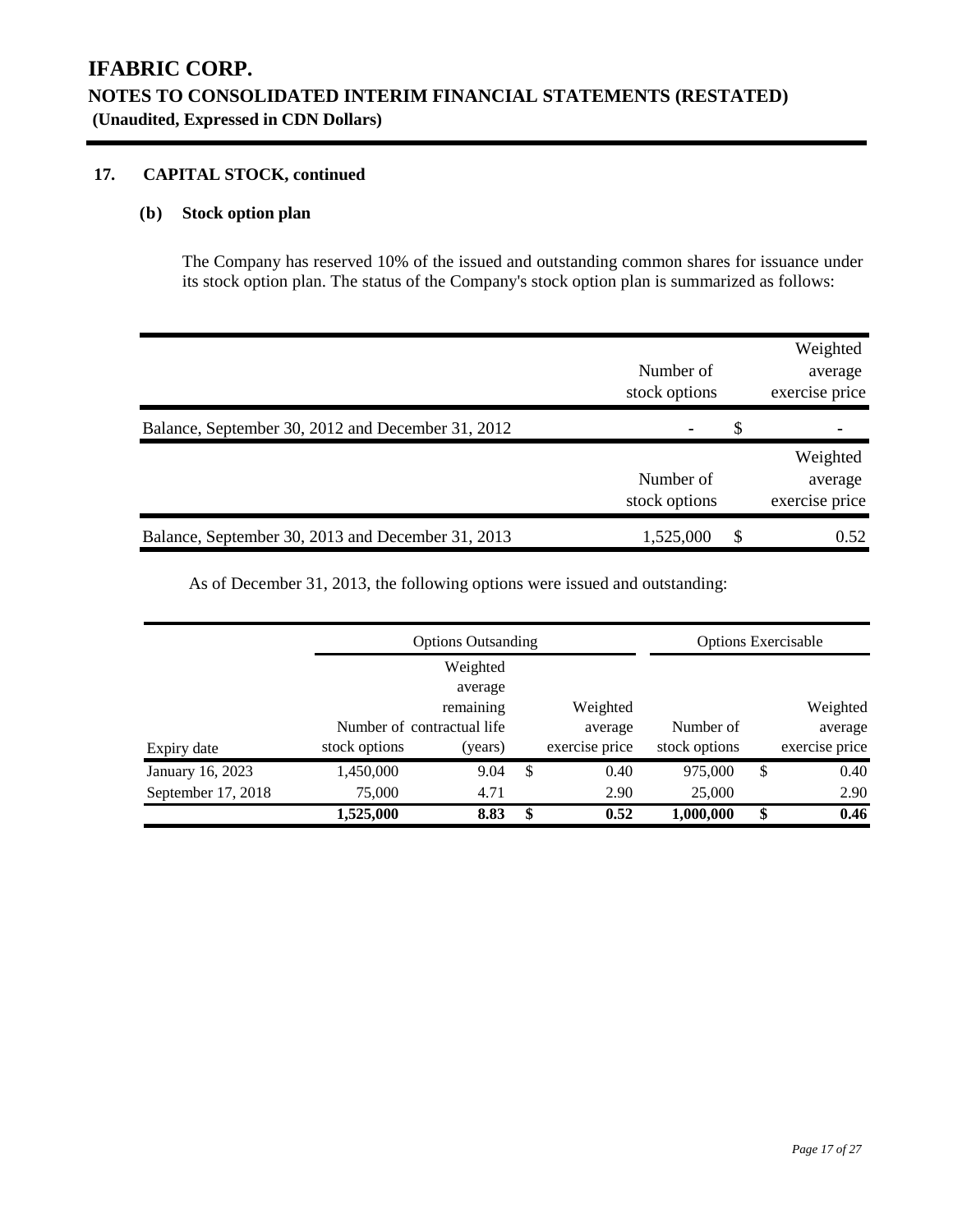### **17. CAPITAL STOCK, continued**

### **(c) Warrants**

The following table summarizes warrants that have been issued, exercised, or expired during the periods presented:

|                                                   |           | Weighted             |
|---------------------------------------------------|-----------|----------------------|
|                                                   | Number of | average              |
|                                                   | warrants  | exercise price       |
| Balance, September 30, 2012 and December 31, 2012 | 200,000   | 0.50<br><sup>S</sup> |

|                                              |           | Weighted       |
|----------------------------------------------|-----------|----------------|
|                                              | Number of | average        |
|                                              | warrants  | exercise price |
| Balance, September 30, 2013                  |           |                |
|                                              |           |                |
| Issued, during the period (note $17(a)(i)$ ) | 232,133   | 5.10           |

The following table summarizes the warrants outstanding as of December 31, 2013:

|                   | 232,133   | \$<br>5.10     |
|-------------------|-----------|----------------|
| December 13, 2016 | 28,508    | 4.00           |
| December 13, 2016 | 203,625   | \$<br>5.25     |
| Expiry date       | warrants  | exercise price |
|                   | Number of | average        |
|                   |           | Weighted       |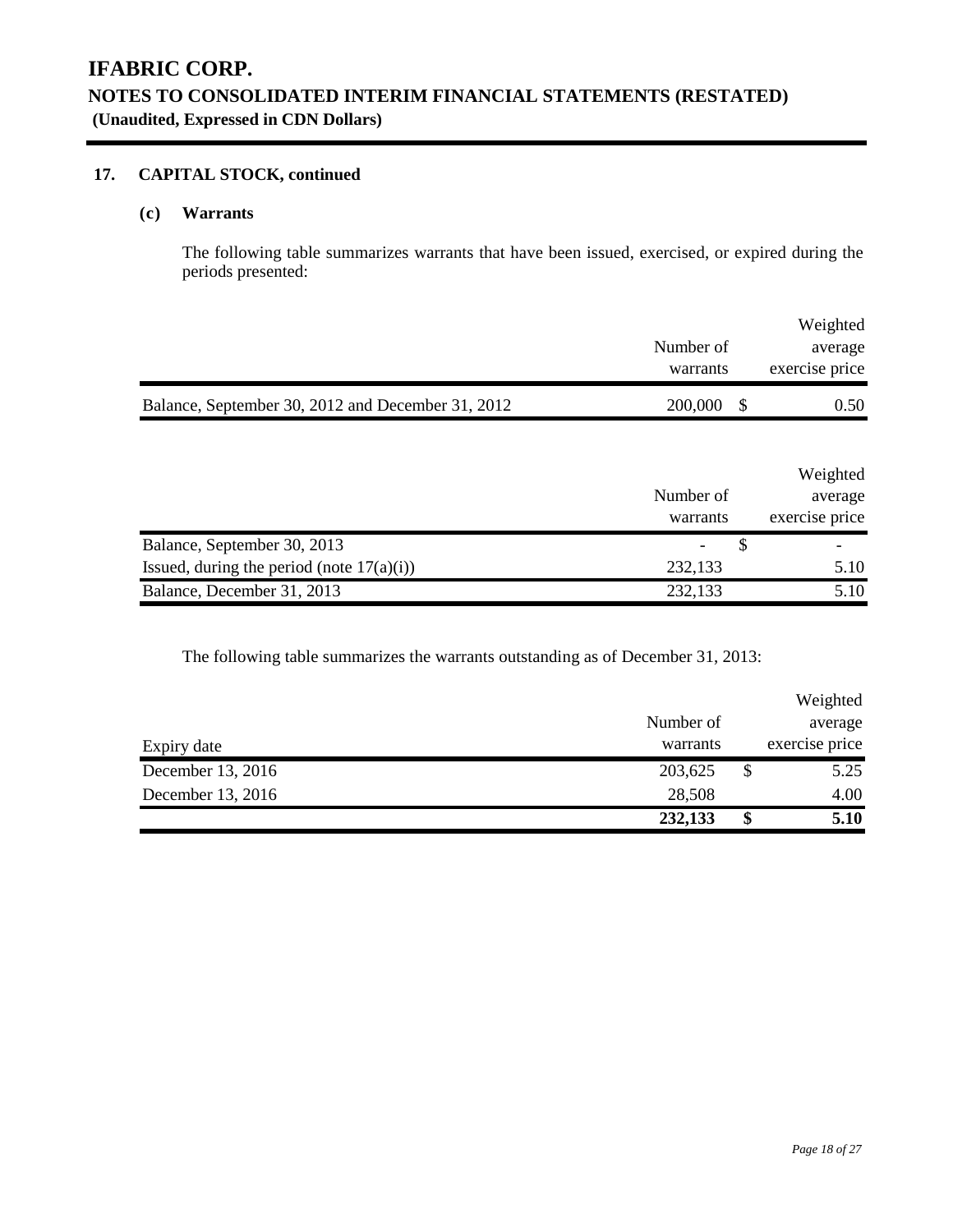### **18. BASIC AND DILUTED EARNINGS PER SHARE**

Basic earnings per share is calculated using the weighted average number of common shares outstanding during the period. Diluted earnings per share is calculated to reflect the dilutive effect of warrants and stock options outstanding. The calculation of basic and diluted earnings per share is based on net earnings charged to retained earnings for the three months ended December 31, 2013 of \$212,157 (2012 - earnings of \$8,545). The number of shares used in the earnings per share calculation is as follows:

|                                                         | Three Months ended<br>December 31 |            |  |
|---------------------------------------------------------|-----------------------------------|------------|--|
|                                                         | 2013<br><b>Restated</b>           | 2012       |  |
| Weighted average number of shares outstanding - basic   | 25,521,606                        | 25,237,500 |  |
| Dilutive effect of options                              | 1,320,238                         |            |  |
| Dilutive effect of warrants                             | 219                               |            |  |
| Weighted average number of shares outstanding - diluted | 26,842,063                        | 25,237,500 |  |

For the three months ended December 31, 2013, 203,625 warrants were excluded from the calculation of diluted earnings per share as these instruments were deemed to be anti-dilutive. For the three months ended December 31, 2012, 200,000 warrants were excluded from the calculation of diluted earnings per share as these instruments were deemed to be anti-dilutive.

### **19. INCOME TAXES**

The provision for income taxes recorded in the financial statements differs from the amount which would be obtained by applying the statutory income tax rate of 26.5% (2012 - 26.5%) to the earnings (loss) for the period as follows:

|                                             | Three months ended December 31 |                 |    |        |  |  |  |
|---------------------------------------------|--------------------------------|-----------------|----|--------|--|--|--|
|                                             |                                | 2013            |    | 2012   |  |  |  |
|                                             |                                | <b>Restated</b> |    |        |  |  |  |
| Earnings for the period before income taxes | \$                             | 320,972         |    | 36,707 |  |  |  |
| Tax on accounting earnings                  | \$                             | 85,000          | \$ | 9,727  |  |  |  |
| Tax effect of the following:                |                                |                 |    |        |  |  |  |
| Tax rate changes and other                  |                                | (1,828)         |    | 9,569  |  |  |  |
| Non-deductible share-based compensation     |                                | 12,720          |    |        |  |  |  |
| Items not deductible for tax purposes       |                                | 11,750          |    | 5,000  |  |  |  |
|                                             |                                |                 |    |        |  |  |  |
| Provision for income taxes                  | \$                             | 107,642         |    | 24.296 |  |  |  |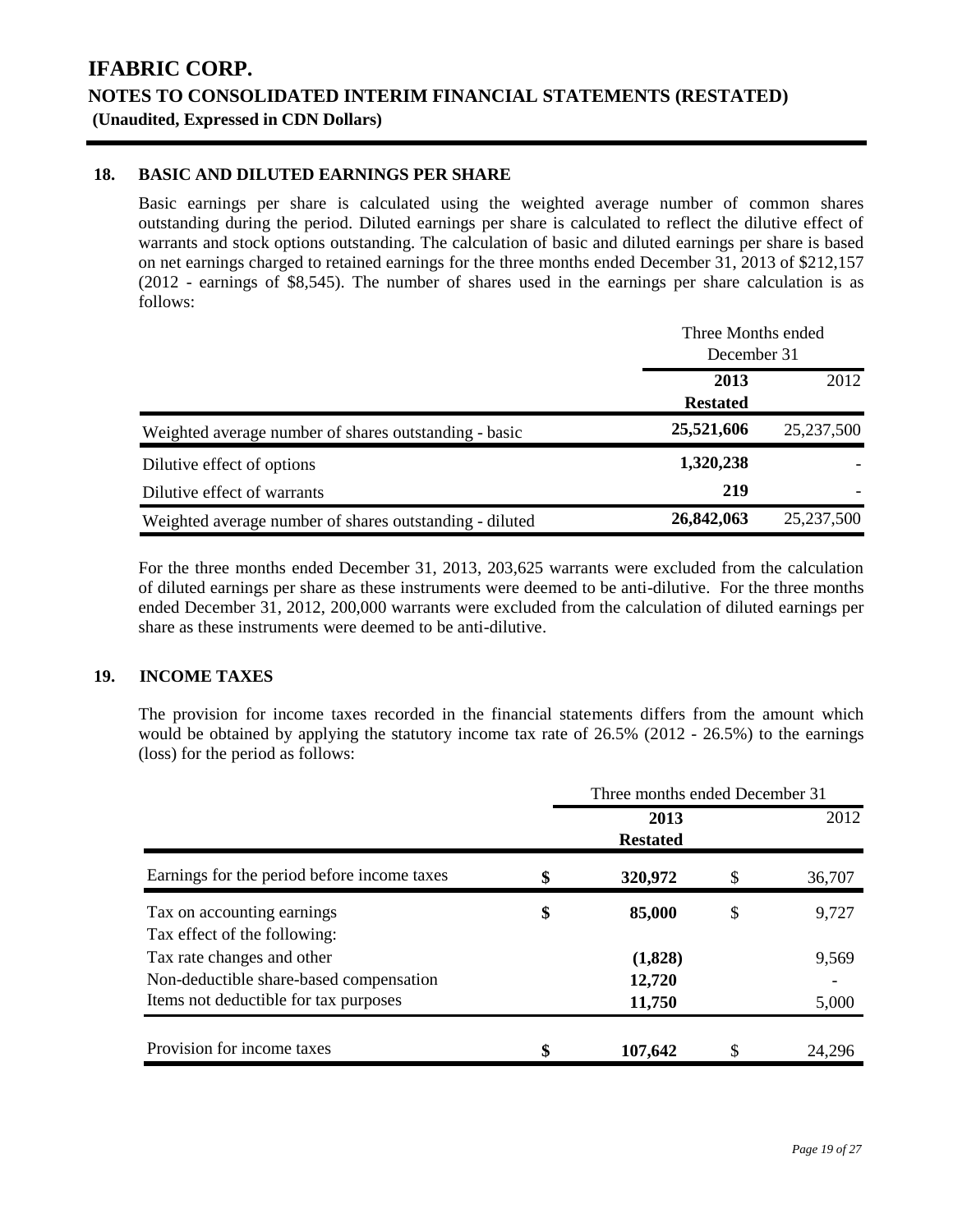### **20. COMMITMENTS**

(a) The Company's total commitments as of December 31, 2013, under various operating leases and a property lease agreement exclusive of occupancy costs are as follows:

| 2014 | \$<br>62,622  |  |
|------|---------------|--|
| 2015 | 30,699        |  |
| 2016 | 16,563        |  |
| 2017 | 5,309         |  |
| 2018 | 4,425         |  |
|      | \$<br>119,618 |  |

- (b) The Company enters into foreign exchange forward contracts to manage the risks associated with exchange rate fluctuations. See note 9 for more information.
- (c) The Company is party to an exclusive worldwide license agreement for the right to use trademarks in connection with the manufacture, marketing, sale and distribution of certain licensed products. During the initial license term, the Company is required to pay a monthly royalty of 8.5% on its net sales as defined in the agreement, on all products sold under the licensed marks. In addition, the Company is required to pay an advertising fee of 2%, payable quarterly, on its net sales as defined in the agreement, for promotion of the licensed products. The initial license term was in effect until December 31, 2012, and was renewed for an additional term of two years ending December 31, 2014, under the same terms as the initial agreement.
- (d) Effective October 17, 2011, the Company entered into an exclusive worldwide license agreement for the right to use trademarks in connection with the manufacture, marketing, sale and distribution of certain licensed products. During the initial license term, the Company is required to pay a monthly royalty of 9.5% on its net sales as defined in the agreement, on all products sold under the licensed marks. The initial license term is in effect until December 31, 2015 and may be renewed for an additional term of four years on the condition that certain performance goals as defined in the agreement are attained.
- (e) Effective January 16, 2012, the Company entered into an exclusive license agreement for the right to use trademarks in connection with the manufacture, marketing, sale and distribution of certain licensed products. The licensed territory includes certain worldwide areas as specified in the agreement. During the initial license term, the Company is required to pay a monthly royalty of 9% on its net sales as defined in the agreement, on all products sold under the licensed marks. Minimum annual royalties have been established for the contract periods ending December 31, 2013, 2014, and 2015 in the amounts of \$144,000, \$279,000 and \$432,000 respectively. In addition, the Company is required to pay an advertising fee of 2%, payable semi-annually, on its net sales as defined in the agreement, for the promotion of the licensed products. The initial license term is in effect until December 31, 2015 and may be renewed for an additional term of three years on the condition that certain performance goals as defined in the agreement are attained.
- (f) As at December 31, 2013, the Company had no open letters of credit for purchases of inventory (September 30, 2013 - \$17,000).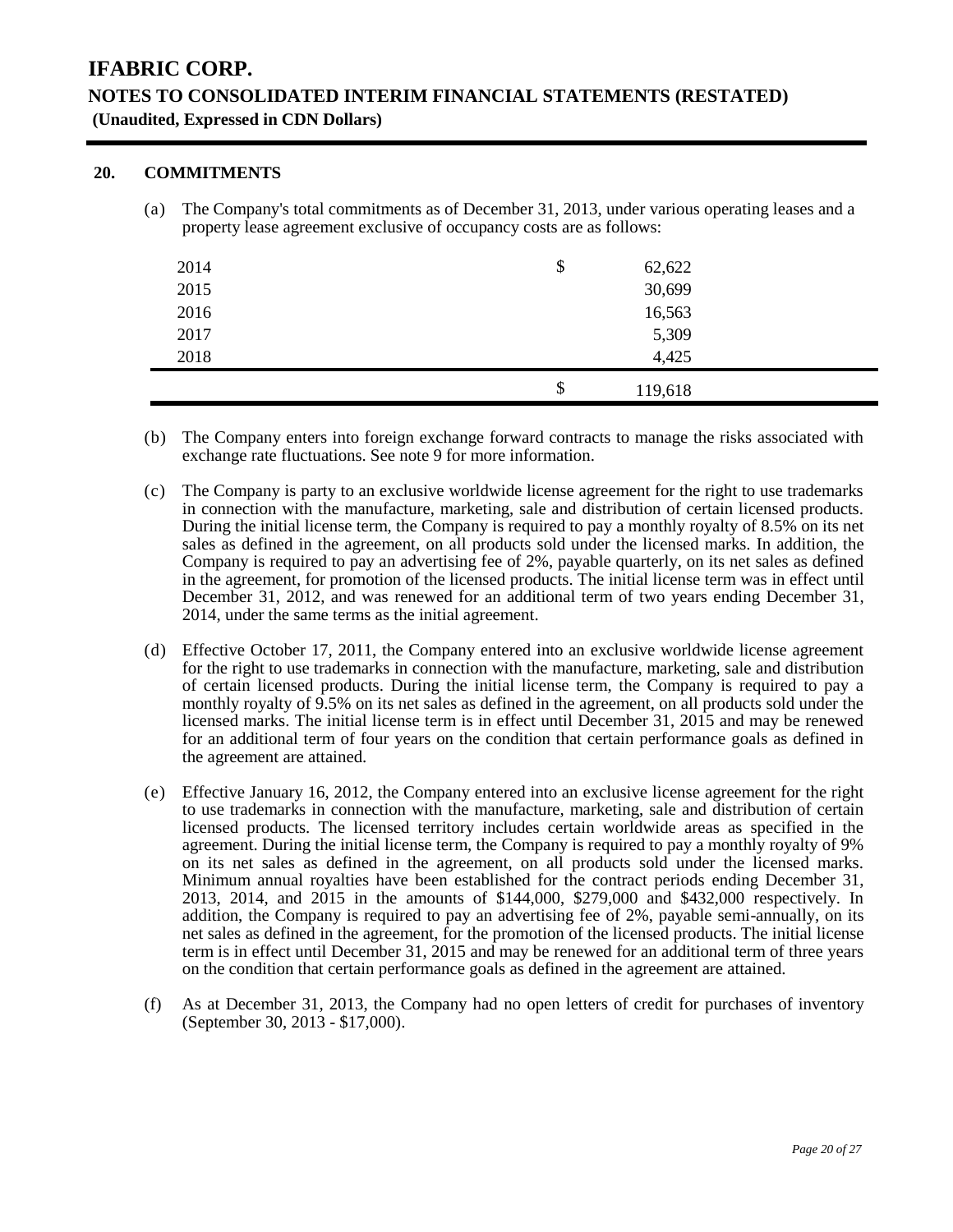### **21. RELATED PARTY TRANSACTIONS**

- (a) General and administrative costs for the three months ended December 31, 2013 includes \$7,000 (December 31, 2012 - \$0) to a company controlled by the non-controlling shareholder of a subsidiary.
- (b) Remuneration of Directors and key management personnel of the Company was as follows:

|                                                                                  | Three months ended December 31 |         |    |         |  |  |
|----------------------------------------------------------------------------------|--------------------------------|---------|----|---------|--|--|
|                                                                                  |                                | 2013    |    | 2012    |  |  |
| Salary included in general and administrative - CEO                              | \$                             | 30,000  | \$ |         |  |  |
| Professional fees included in general and<br>administrative - CFO                |                                | 35,000  |    | 23,750  |  |  |
| Salary and benefits included in general and<br>administrative - Director         |                                | 49,915  |    | 65,886  |  |  |
| Fees for technical services included in<br>general and administrative - Director |                                | 12,000  |    |         |  |  |
| Fees for technical services included in<br>deferred development costs - Director |                                |         |    | 12,000  |  |  |
| Share based compensation                                                         |                                | 23,859  |    |         |  |  |
|                                                                                  | \$                             | 150,774 | \$ | 101,636 |  |  |

(c) Included in accounts payable and accrued liabilities is an amount of \$32,000 (September 30, 2013 - \$102,500) due to Directors and key management personnel of the Company in respect of unpaid fees.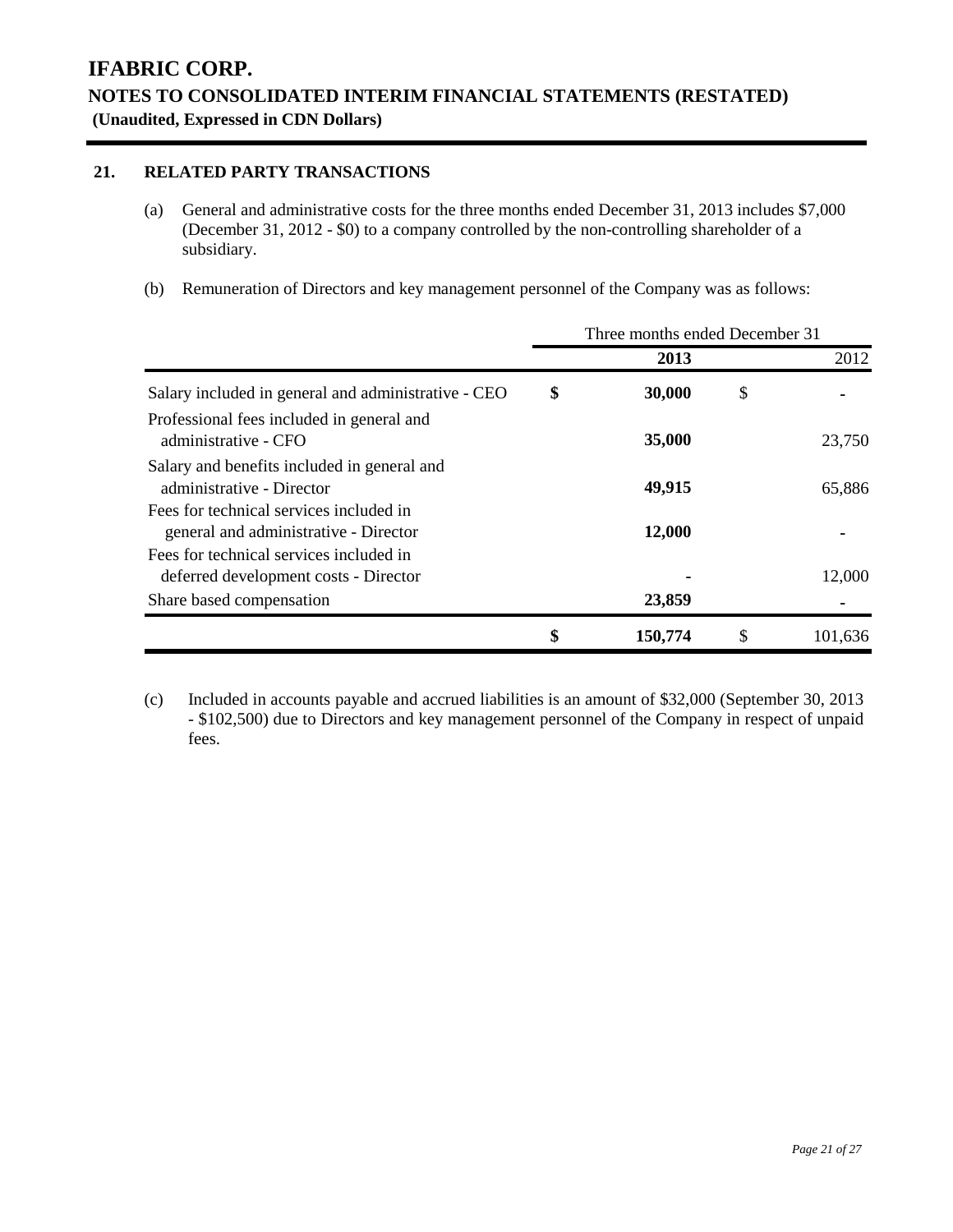### **22. FINANCIAL INSTRUMENTS**

#### **Credit risk**

Credit risk arises from the potential that a counter party will fail to perform its obligations. The Company routinely assesses the financial strength of its customers to mitigate its exposure to credit risk. For the three months ended December 31, 2013, approximately 34% of the Company's total sales are to two customers (2012 - 45% of sales were to two customers). At December 31, 2013, four customers accounted for 52% (September 30, 2013 - four customers accounted for 49%) of the Company's accounts receivable.

In order to mitigate its credit risk, the Company insures its trade accounts receivable with Chartis Insurance Company of Canada based on specific or discretionary credit limits, dependant on the level of amounts outstanding from individual customers at that time. At December 31, 2013, no claims were pending under this policy.

The Company's maximum exposure to credit risk at December 31, 2013 is \$1,686,194 (September 30, 2013 - \$1,087,357).

The aging of trade accounts receivable is as follows:

|                | December 31,<br>2013 | September 30,<br>2013 |  |
|----------------|----------------------|-----------------------|--|
| $0 - 30$ days  | \$<br>801,009        | \$<br>447,166         |  |
| $31 - 60$ days | 574,356              | 366,555               |  |
| 61 - 90 days   | 290,928              | 267,260               |  |
| $90 + days$    | 113,400              | 111,461               |  |
|                | \$<br>1,779,693      | \$<br>1,192,442       |  |

#### **Liquidity risk**

Liquidity risk is the risk that the Company will encounter difficulties in meeting its obligations associated with its financial liabilities. The Company is exposed to this risk mainly with respect to its related party loans, long term loans payable and accounts payable and accrued liabilities. The Company reduces its exposure to liquidity risk by ensuring that it documents when authorized payments become due, maintains an adequate line of credit to repay trade creditors and repays long term debt interest and principal as it becomes due using cash generated from operations.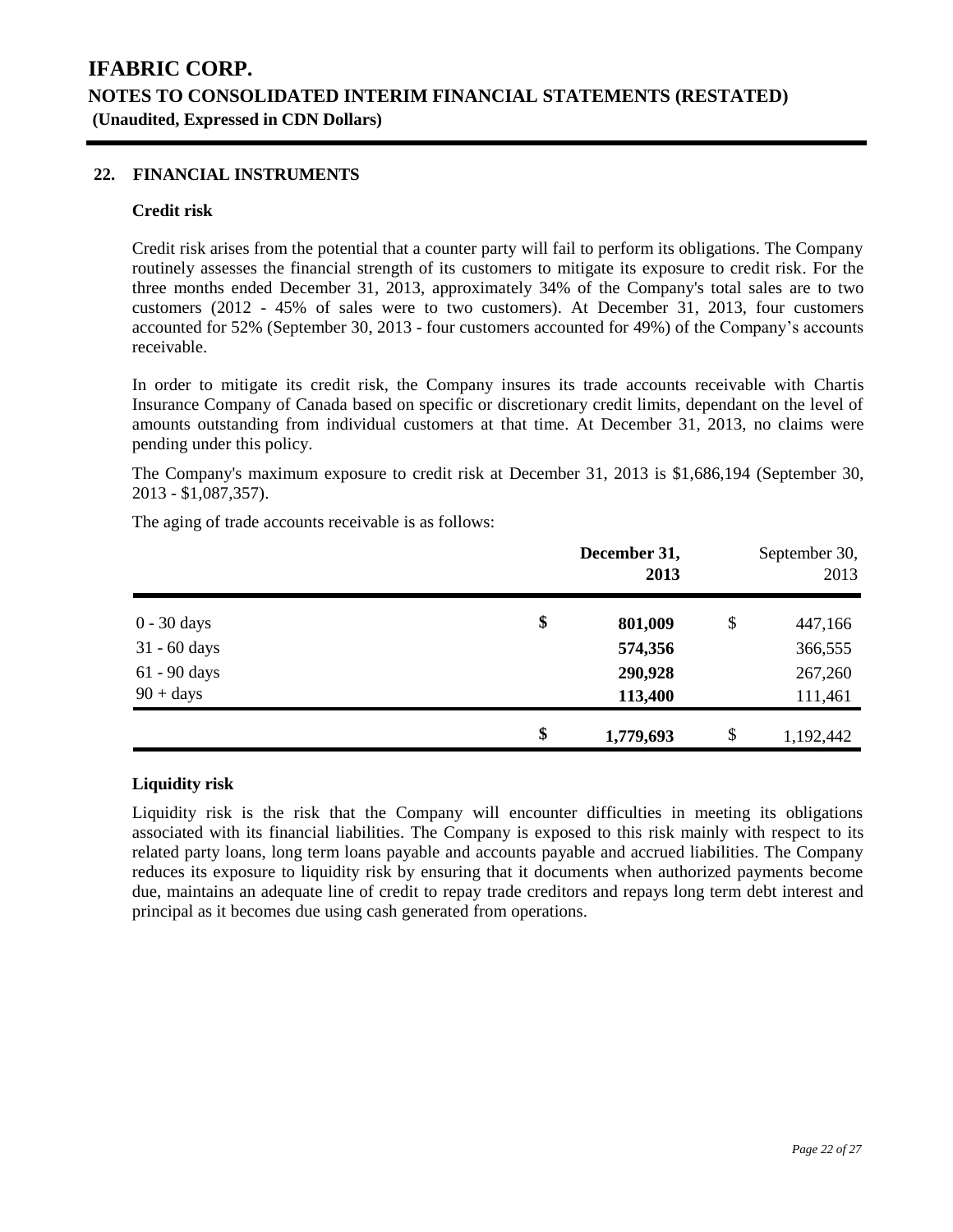### **22. FINANCIAL INSTRUMENTS, continued**

#### **Market risk**

Market risk is the risk that the fair value or future cash flows of a financial instrument will fluctuate because of changes in market prices. Market risk comprises three types of risk: currency risk, interest rate risk and other price risk. The Company is exposed to currency risk and interest rate risk.

### **Currency risk**

The Company conducts certain of its operations in United States dollars and British pounds. The Company manages its risk with forward foreign exchange contracts (see note 9). The following balances were included in the financial statements:

|                                                  |    | December 31,<br>2013 |           | September 30,<br>2013 |
|--------------------------------------------------|----|----------------------|-----------|-----------------------|
|                                                  |    | <b>USD</b>           |           | <b>USD</b>            |
| Cash                                             | \$ | 303,719              | \$        | 309,291               |
| Accounts receivable                              |    | 1,201,330            |           | 747,208               |
| Accounts payable and accrued liabilities         |    | (510, 625)           |           | (685, 219)            |
| Prepaid expenses and deposits                    |    | 85,794               |           | 97,534                |
| Foreign exchange forward contract margin deposit |    | 100,000              |           | 100,000               |
| <b>United States dollars</b>                     | \$ | 1,180,218            | \$        | 568,814               |
|                                                  |    | December 31,<br>2013 |           | September 30,<br>2013 |
|                                                  |    | <b>GBP</b>           |           | <b>GBP</b>            |
| Cash                                             | £  | 42,239               | $\pounds$ | 74,613                |
| Accounts receivable                              |    | 242,402              |           | 186,457               |
| Accounts payable and accrued liabilities         |    | (45, 772)            |           | (55,802)              |
| British pounds                                   | £  | 238,869              | $\pounds$ | 205,268               |

#### **Interest rate risk**

Interest rate risk is the risk that the fair value or future cash flows of a financial instrument will fluctuate due to changes in market interest rates. The Company is exposed to interest rate risk on its secured bank loan and its bank operating line, which bear interest at floating rates, since changes in market rates can cause fluctuations in cash flows.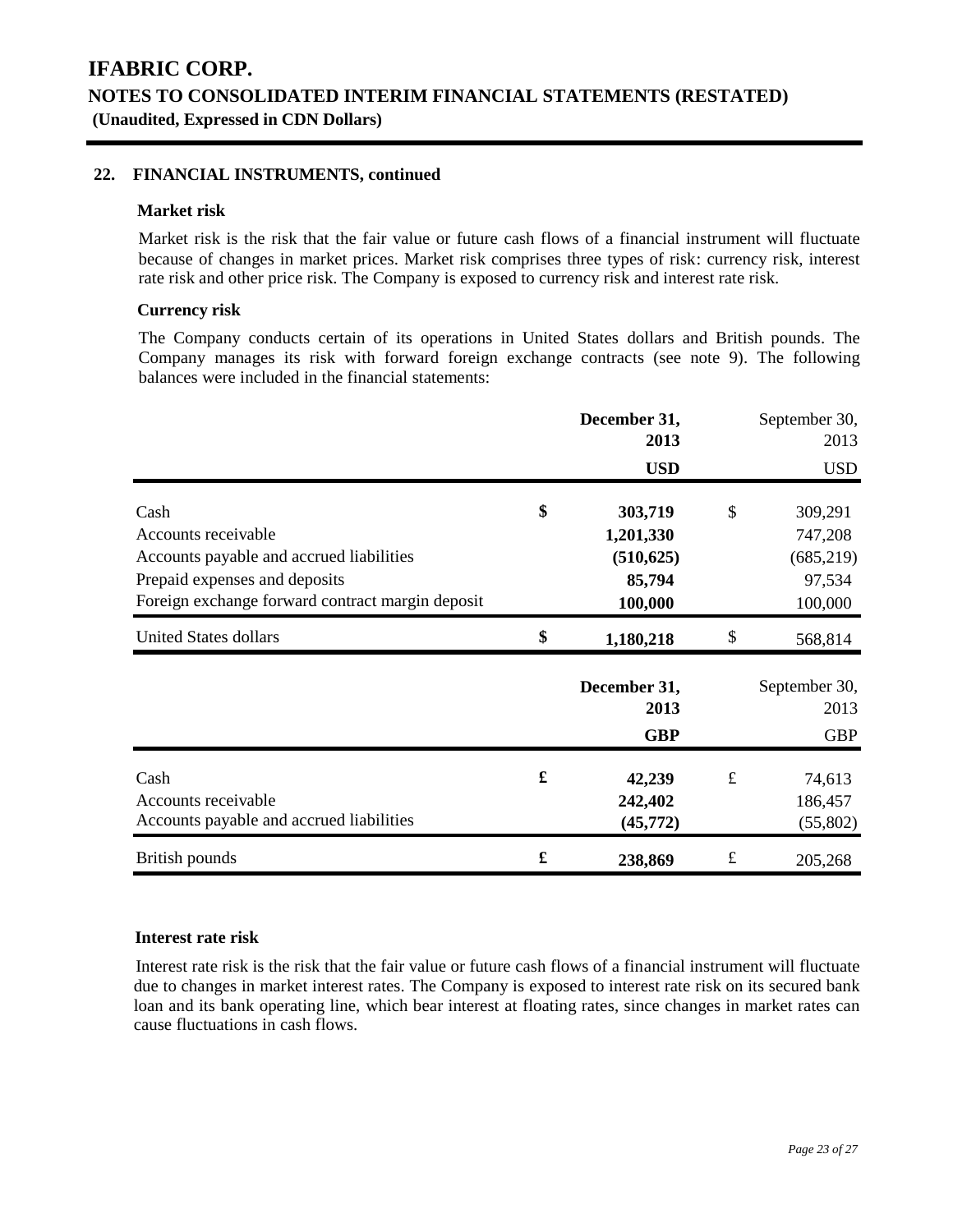### **22. FINANCIAL INSTRUMENTS, continued**

#### **Sensitivity analysis**

The effect of a 5% strengthening of the USD at the reporting date in relation to the net amount of USD denominated currency balances would result in an increase in annual pre-tax revenue of approximately \$63,000, assuming all other variables remain constant, and a 5% weakening of the USD would result in a decrease in annual pre-tax revenue of approximately \$63,000. A 5% strengthening of the GBP would result in an increase in annual pre-tax revenue of approximately \$21,000 and a 5% weakening of the GBP would result in a decrease in annual pre-tax revenue of approximately \$21,000.

A 1% increase in future interest rates, based on the projected average balance of the secured loan for the ensuing 12 months, would result in an increased interest expense of approximately \$11,300 and a 1% decrease in interest rates would result in interest savings of an equivalent amount.

#### **23. CAPITAL MANAGEMENT**

The Company manages its capital to ensure that it will be able to continue as a going concern while providing a return to its stakeholders.

The capital structure of the business consists of equity attributable to common shareholders, comprised of issued capital stock and accumulated retained earnings, which totaled \$5,652,065 at December 31, 2013 (September 30, 2013 - \$4,714,481).

The Company is subject to externally imposed capital requirements on debt described in notes 5 and 16. As at December 31, 2013, the Company met these financial covenants requirements.

#### **24. SEGMENTED INFORMATION**

The Company has three reportable segments, as described below, which are strategic divisions. The strategic divisions offer different products and services, and are managed separately because they require different marketing strategies and technologies. For each of the strategic divisions, the CEO (the chief operating decision maker) reviews internal management reports on at least a quarterly basis. The following describes the operations in each of the reportable segments:

- Intimate Apparel: Includes the design, purchasing, and distribution of intimate apparel.
- Intelligent Fabrics: Includes the development, testing and distribution of specialty textiles as well as chemicals suitable for application to textiles.
- Other: Includes leasing of property to group companies and third parties.

Inter-segment transactions are made at prices that approximate market rates.

Property, plant and equipment, deferred tax assets, and goodwill are managed on a group basis and are not allocated to operating segments. Amortization of property, plant and equipment, and interest expense on operating lines of credit and long-term debt are managed on a group basis and are not allocated to operating segments.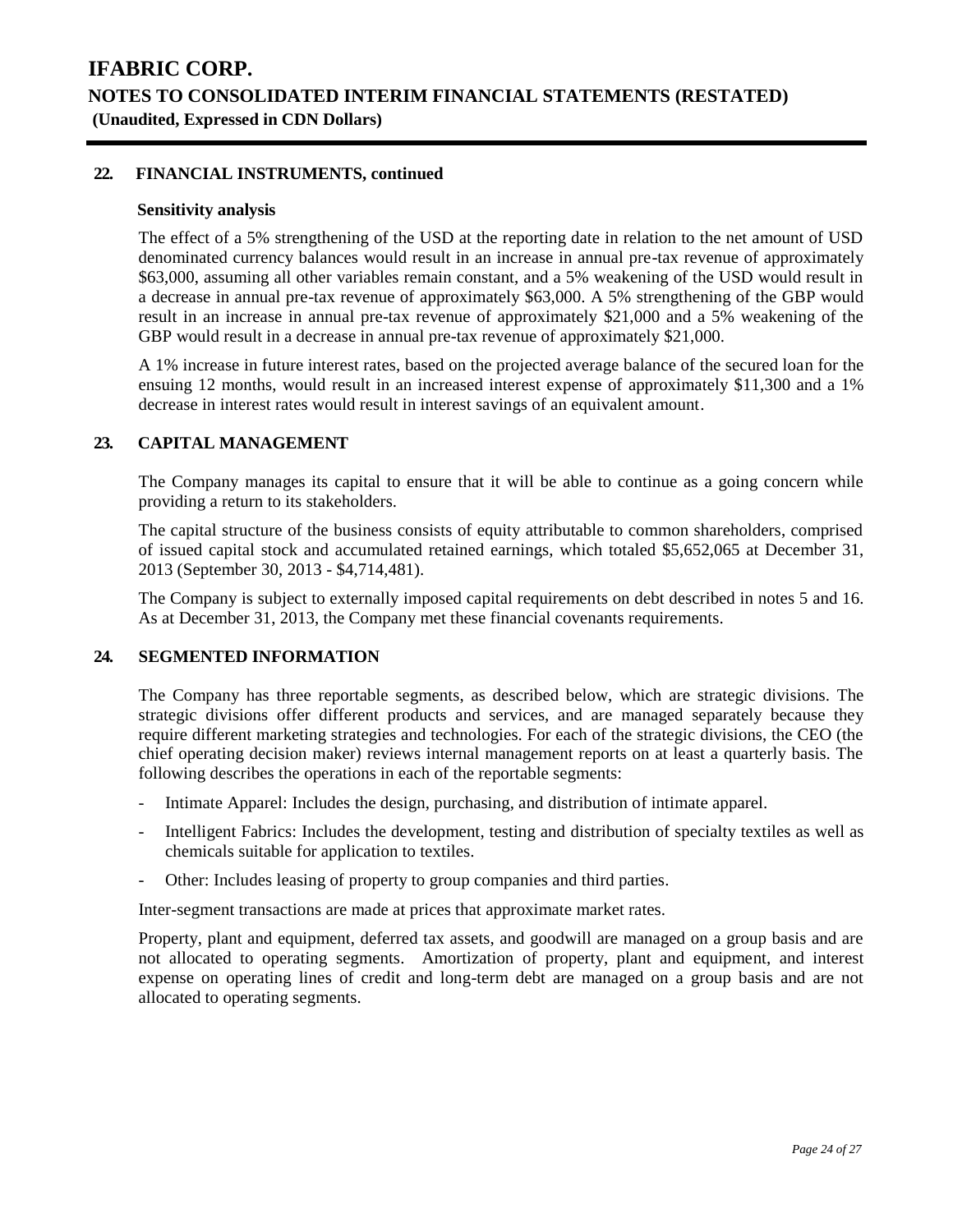### **24. SEGMENTED INFORMATION, continued**

### **Operating Segments - Three months ended December 31, 2013 (restated)**

|                                                | Intimate<br>Apparel |     | Intelligent<br>Fabrics |              | Other<br>Segments   | Corporate Items<br>and Eliminations |               | <b>Consolidated</b> |
|------------------------------------------------|---------------------|-----|------------------------|--------------|---------------------|-------------------------------------|---------------|---------------------|
|                                                |                     |     |                        |              |                     |                                     |               |                     |
| Revenues                                       |                     |     |                        |              |                     |                                     |               |                     |
| Third party                                    | \$<br>2,783,344     | \$. | 195,389                | $\mathbb{S}$ | 27,052 \$           | $\overline{\phantom{a}}$            | \$            | 3,005,785           |
| Inter-segment                                  | 316,621             |     |                        |              | 38,225              | (354, 846)                          |               |                     |
| <b>Total Revenues</b>                          | 3,099,965           |     | 195,389                |              | 65,277              | (354, 846)                          |               | 3,005,785           |
| Earnings (loss) before income taxes (restated) | 419,960             |     | (100, 387)             |              | 4,895               | (3,496)                             |               | 320,972             |
| Amortization of deferred development costs     |                     |     | (36,100)               |              |                     |                                     |               | (36,100)            |
| Amortization of property, plant, and equipment |                     |     |                        |              |                     | (10,930)                            |               | (10, 930)           |
| Interest on operating line                     |                     |     |                        |              |                     | (4,837)                             |               | (4,837)             |
| Interest on long-term debt                     |                     |     |                        |              |                     | (12,962)                            |               | (12,962)            |
| Segment assets                                 | \$<br>5,071,168     | S.  | 1,764,824              | \$           | 6,512 $\frac{1}{2}$ | 3,494,107                           | <sup>\$</sup> | 10,336,611          |
| Expenditures on property, plant, and equipment |                     |     |                        |              |                     | 26,755                              |               | 26,755              |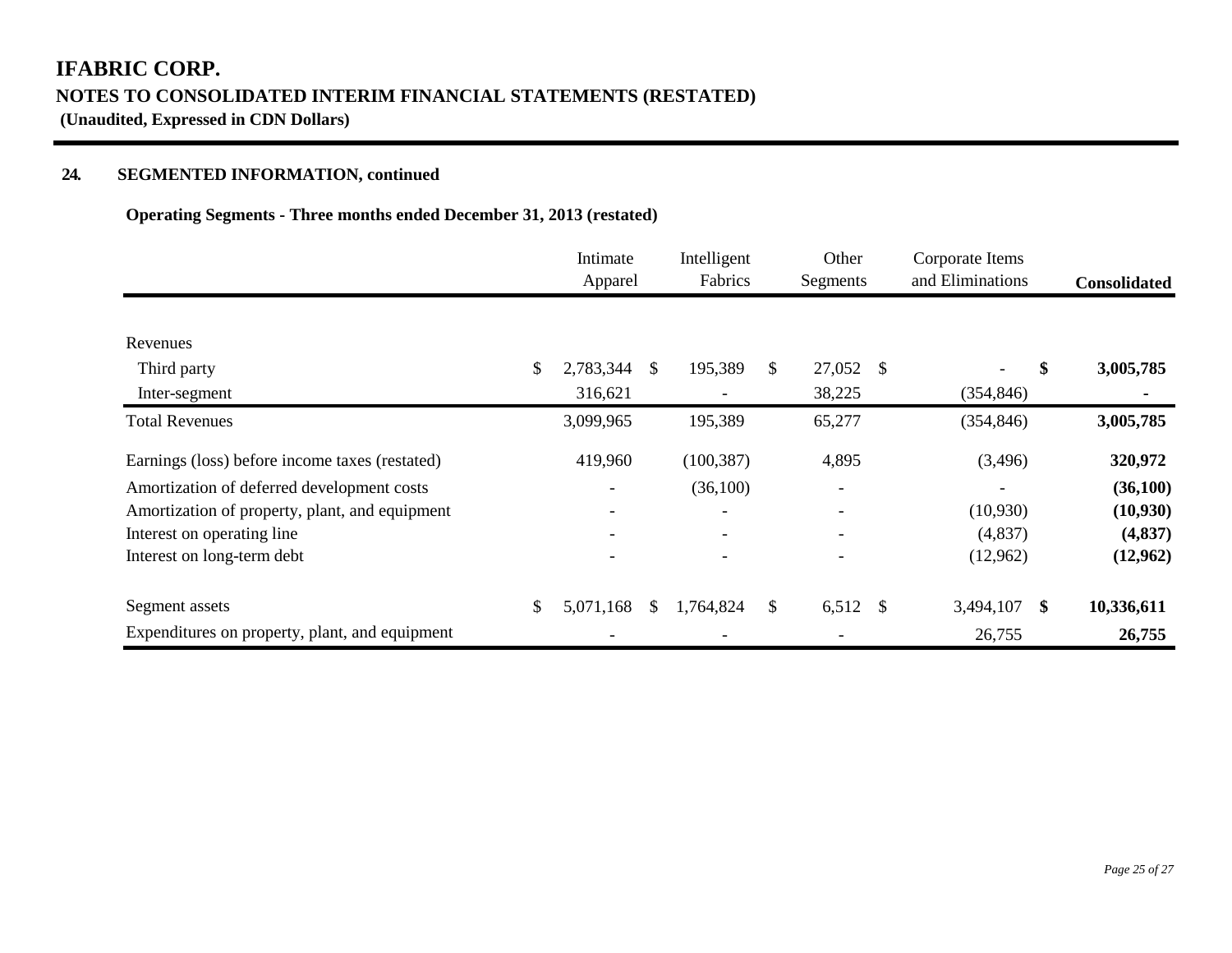### **24. SEGMENTED INFORMATION, continued**

### **Operating Segments - Three months ended December 31, 2012**

|                                                | Intimate<br>Apparel             | Intelligent<br>Fabrics | Other<br>Segments | Corporate Items<br>and Eliminations | Consolidated |
|------------------------------------------------|---------------------------------|------------------------|-------------------|-------------------------------------|--------------|
|                                                |                                 |                        |                   |                                     |              |
| Revenues                                       |                                 |                        |                   |                                     |              |
| Third party                                    | \$<br>1,185,517<br><sup>S</sup> | 234                    | \$<br>55,922 \$   | $\mathcal{S}$                       | 1,241,673    |
| Inter-segment                                  |                                 |                        |                   |                                     |              |
| <b>Total Revenues</b>                          | 1,185,517                       | 234                    | 55,922            |                                     | 1,241,673    |
| Earnings (loss) before income taxes            | 50,722                          | (19,651)               | 15,737            | (10, 101)                           | 36,707       |
| Amortization of deferred development costs     |                                 |                        |                   |                                     |              |
| Amortization of property, plant, and equipment |                                 |                        |                   | (12,245)                            | (12, 245)    |
| Interest on operating line                     |                                 |                        |                   |                                     |              |
| Interest on long-term debt                     |                                 |                        |                   | (14,208)                            | (14,208)     |
| Segment assets                                 | \$<br>3,917,978<br>$\mathbb{S}$ | 1,572,192              | \$<br>$3,410$ \$  | 2,934,319<br>- \$                   | 8,427,899    |
| Expenditures on property, plant, and equipment |                                 |                        |                   |                                     |              |
| Expenditures on development costs              |                                 | 25,723                 |                   |                                     | 25,723       |